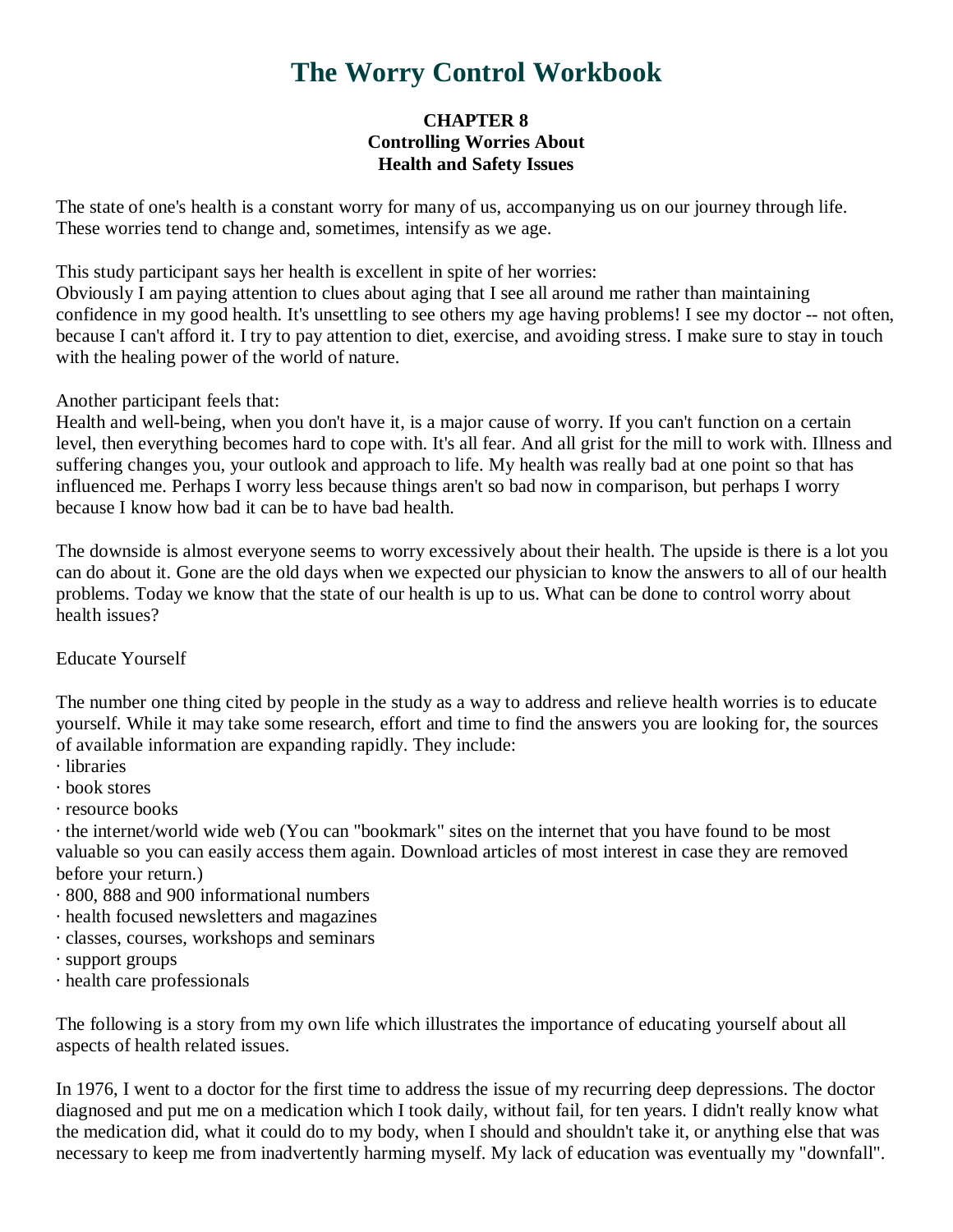I continued to take my medication when I had a stomach bug that had dehydrated my body. My body, without fluids, received a toxic overload which, if it had not been treated immediately, could have been fatal.

Now, before I take any medication, I learn about it. I look it up in consumer friendly books about medications and in the Physicians Desk Reference. Sometimes, once I've read about a medication, I decide not to take it. If I do take it, I do it with appropriate respect for what it can and can't do, and how I need to manage it.

When any health problem comes up for me now, I begin a research project. If I'm too sick to do it, a family member or friend is often willing to undertake the task. The Internet has become a very valuable resource for me in this process.

If you are considering taking a medication, the following form will help you learn all you can about any recommended medications, so you won't get into the same kind of trouble I did. You can make copies of this form to have available whenever you are considering taking a medication.

Questions to Ask the Doctor About Medication

generic name  $\frac{1}{\sqrt{1-\frac{1}{2}}\sqrt{1-\frac{1}{2}}\sqrt{1-\frac{1}{2}}\sqrt{1-\frac{1}{2}}\sqrt{1-\frac{1}{2}}\sqrt{1-\frac{1}{2}}\sqrt{1-\frac{1}{2}}\sqrt{1-\frac{1}{2}}\sqrt{1-\frac{1}{2}}\sqrt{1-\frac{1}{2}}\sqrt{1-\frac{1}{2}}\sqrt{1-\frac{1}{2}}\sqrt{1-\frac{1}{2}}\sqrt{1-\frac{1}{2}}\sqrt{1-\frac{1}{2}}\sqrt{1-\frac{1}{2}}\sqrt{1-\frac{1}{2}}\sqrt{1-\frac{1}{2}}\sqrt{1$ product category \_\_\_\_\_\_\_\_\_\_\_\_\_\_\_\_\_\_ suggested dosage level \_\_\_\_\_\_\_\_\_\_\_\_\_

\_\_\_\_\_\_\_\_\_\_\_\_\_\_\_\_\_\_\_\_\_\_\_\_\_\_\_\_\_\_\_\_\_\_\_\_\_\_\_\_\_\_\_\_\_\_\_\_\_\_\_\_\_\_\_\_\_\_\_\_\_\_\_\_

How does this medication work? What do you expect it to do?

\_\_\_\_\_\_\_\_\_\_\_\_\_\_\_\_\_\_\_\_\_\_\_\_\_\_\_\_\_\_\_\_\_\_\_\_\_\_\_\_\_\_\_\_\_\_\_\_\_\_\_\_\_\_\_\_\_\_\_\_\_\_\_\_ How long will it take to achieve that result? What are the risks associated with taking this medication?

\_\_\_\_\_\_\_\_\_\_\_\_\_\_\_\_\_\_\_\_\_\_\_\_\_\_\_\_\_\_\_\_\_\_\_\_\_\_\_\_\_\_\_\_\_\_\_\_\_\_\_\_\_\_\_\_\_\_\_\_\_\_\_\_ What kind of an effectiveness track record does this medication have?

\_\_\_\_\_\_\_\_\_\_\_\_\_\_\_\_\_\_\_\_\_\_\_\_\_\_\_\_\_\_\_\_\_\_\_\_\_\_\_\_\_\_\_\_\_\_\_\_\_\_\_\_\_\_\_\_\_\_\_\_\_\_\_\_ What short term side effects does this medication have?

What long term side effects does this medication have?

\_\_\_\_\_\_\_\_\_\_\_\_\_\_\_\_\_\_\_\_\_\_\_\_\_\_\_\_\_\_\_\_\_\_\_\_\_\_\_\_\_\_\_\_\_\_\_\_\_\_\_\_\_\_\_\_\_\_\_\_\_\_\_\_ Is there any way to minimize the chances of experiencing these side effects? If so, what are they?

\_\_\_\_\_\_\_\_\_\_\_\_\_\_\_\_\_\_\_\_\_\_\_\_\_\_\_\_\_\_\_\_\_\_\_\_\_\_\_\_\_\_\_\_\_\_\_\_\_\_\_\_\_\_\_\_\_\_\_\_\_\_\_\_ \_\_\_\_\_\_\_\_\_\_\_\_\_\_\_\_\_\_\_\_\_\_\_\_\_\_\_\_\_\_\_\_\_\_\_\_\_\_\_\_\_\_\_\_\_\_\_\_\_\_\_\_\_\_\_\_\_\_\_\_\_\_\_\_ \_\_\_\_\_\_\_\_\_\_\_\_\_\_\_\_\_\_\_\_\_\_\_\_\_\_\_\_\_\_\_\_\_\_\_\_\_\_\_\_\_\_\_\_\_\_\_\_\_\_\_\_\_\_\_\_\_\_\_\_\_\_\_\_

\_\_\_\_\_\_\_\_\_\_\_\_\_\_\_\_\_\_\_\_\_\_\_\_\_\_\_\_\_\_\_\_\_\_\_\_\_\_\_\_\_\_\_\_\_\_\_\_\_\_\_\_\_\_\_\_\_\_\_\_\_\_\_\_ \_\_\_\_\_\_\_\_\_\_\_\_\_\_\_\_\_\_\_\_\_\_\_\_\_\_\_\_\_\_\_\_\_\_\_\_\_\_\_\_\_\_\_\_\_\_\_\_\_\_\_\_\_\_\_\_\_\_\_\_\_\_\_\_ \_\_\_\_\_\_\_\_\_\_\_\_\_\_\_\_\_\_\_\_\_\_\_\_\_\_\_\_\_\_\_\_\_\_\_\_\_\_\_\_\_\_\_\_\_\_\_\_\_\_\_\_\_\_\_\_\_\_\_\_\_\_\_\_

\_\_\_\_\_\_\_\_\_\_\_\_\_\_\_\_\_\_\_\_\_\_\_\_\_\_\_\_\_\_\_\_\_\_\_\_\_\_\_\_\_\_\_\_\_\_\_\_\_\_\_\_\_\_\_\_\_\_\_\_\_\_\_\_

\_\_\_\_\_\_\_\_\_\_\_\_\_\_\_\_\_\_\_\_\_\_\_\_\_\_\_\_\_\_\_\_\_\_\_\_\_\_\_\_\_\_\_\_\_\_\_\_\_\_\_\_\_\_\_\_\_\_\_\_\_\_\_\_ \_\_\_\_\_\_\_\_\_\_\_\_\_\_\_\_\_\_\_\_\_\_\_\_\_\_\_\_\_\_\_\_\_\_\_\_\_\_\_\_\_\_\_\_\_\_\_\_\_\_\_\_\_\_\_\_\_\_\_\_\_\_\_\_

\_\_\_\_\_\_\_\_\_\_\_\_\_\_\_\_\_\_\_\_\_\_\_\_\_\_\_\_\_\_\_\_\_\_\_\_\_\_\_\_\_\_\_\_\_\_\_\_\_\_\_\_\_\_\_\_\_\_\_\_\_\_\_\_

\_\_\_\_\_\_\_\_\_\_\_\_\_\_\_\_\_\_\_\_\_\_\_\_\_\_\_\_\_\_\_\_\_\_\_\_\_\_\_\_\_\_\_\_\_\_\_\_\_\_\_\_\_\_\_\_\_\_\_\_\_\_\_\_

\_\_\_\_\_\_\_\_\_\_\_\_\_\_\_\_\_\_\_\_\_\_\_\_\_\_\_\_\_\_\_\_\_\_\_\_\_\_\_\_\_\_\_\_\_\_\_\_\_\_\_\_\_\_\_\_\_\_\_\_\_\_\_\_

\_\_\_\_\_\_\_\_\_\_\_\_\_\_\_\_\_\_\_\_\_\_\_\_\_\_\_\_\_\_\_\_\_\_\_\_\_\_\_\_\_\_\_\_\_\_\_\_\_\_\_\_\_\_\_\_\_\_\_\_\_\_\_\_

Are there any dietary or lifestyle suggestions or restrictions when using this medication?

Why do you recommend this particular medication?

\_\_\_\_\_\_\_\_\_\_\_\_\_\_\_\_\_\_\_\_\_\_\_\_\_\_\_\_\_\_\_\_\_\_\_\_\_\_\_\_\_\_\_\_\_\_\_\_\_\_\_\_\_\_\_\_\_\_\_\_\_\_\_\_ Have you had other patients that have used it? \_\_\_\_\_\_\_\_\_\_\_ If so, how have they done?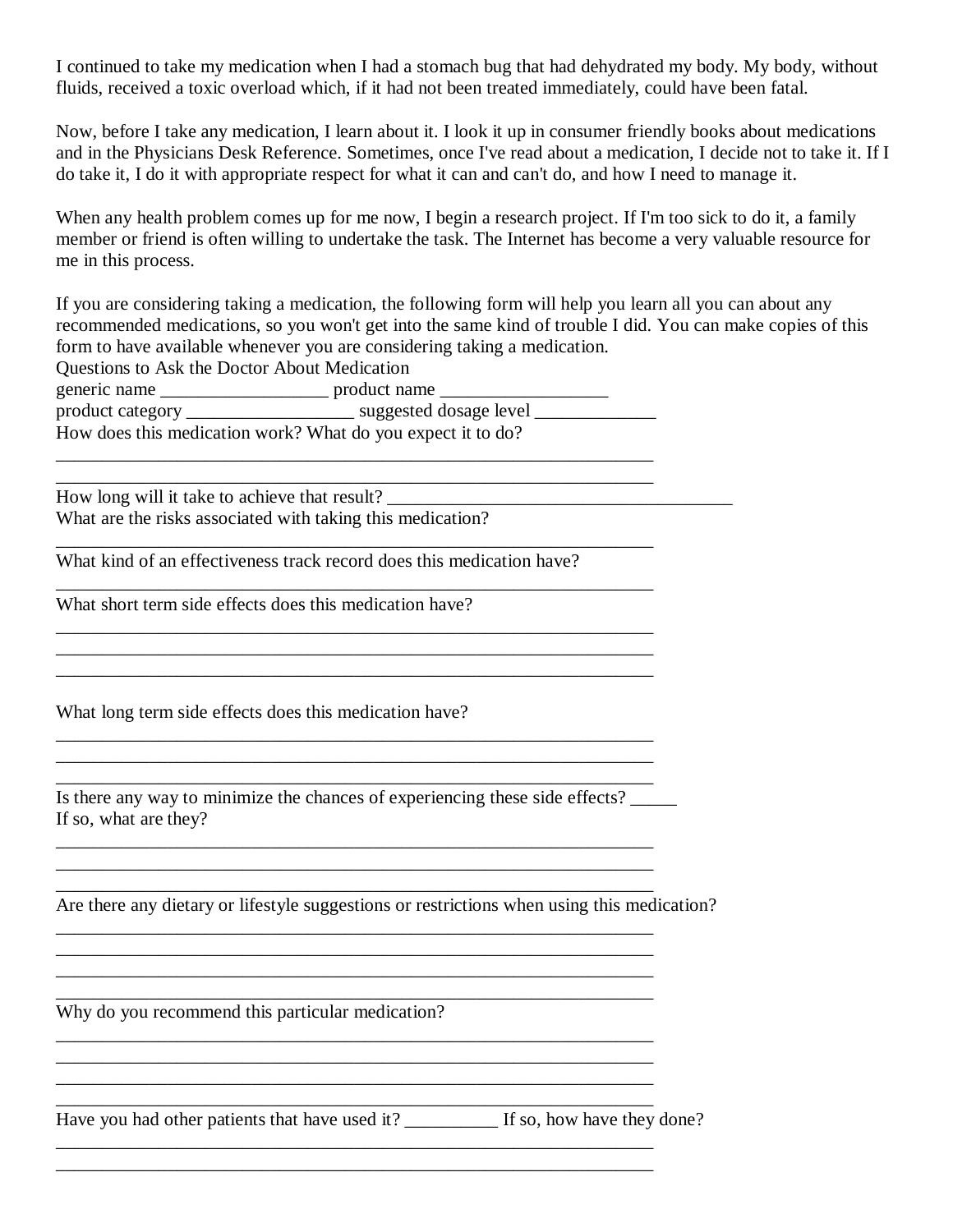How is this medication monitored?

\_\_\_\_\_\_\_\_\_\_\_\_\_\_\_\_\_\_\_\_\_\_\_\_\_\_\_\_\_\_\_\_\_\_\_\_\_\_\_\_\_\_\_\_\_\_\_\_\_\_\_\_\_\_\_\_\_\_\_\_\_\_\_\_ What tests will I need prior to taking this medication?

How often will I need these tests while taking the medication?

What symptoms indicate that the dosage should be changed or the medication stopped?

\_\_\_\_\_\_\_\_\_\_\_\_\_\_\_\_\_\_\_\_\_\_\_\_\_\_\_\_\_\_\_\_\_\_\_\_\_\_\_\_\_\_\_\_\_\_\_\_\_\_\_\_\_\_\_\_\_\_\_\_\_\_\_\_

\_\_\_\_\_\_\_\_\_\_\_\_\_\_\_\_\_\_\_\_\_\_\_\_\_\_\_\_\_\_\_\_\_\_\_\_\_\_\_\_\_\_\_\_\_\_\_\_\_\_\_\_\_\_\_\_\_\_\_\_\_\_\_\_ \_\_\_\_\_\_\_\_\_\_\_\_\_\_\_\_\_\_\_\_\_\_\_\_\_\_\_\_\_\_\_\_\_\_\_\_\_\_\_\_\_\_\_\_\_\_\_\_\_\_\_\_\_\_\_\_\_\_\_\_\_\_\_\_

\_\_\_\_\_\_\_\_\_\_\_\_\_\_\_\_\_\_\_\_\_\_\_\_\_\_\_\_\_\_\_\_\_\_\_\_\_\_\_\_\_\_\_\_\_\_\_\_\_\_\_\_\_\_\_\_\_\_\_\_\_\_\_\_

\_\_\_\_\_\_\_\_\_\_\_\_\_\_\_\_\_\_\_\_\_\_\_\_\_\_\_\_\_\_\_\_\_\_\_\_\_\_\_\_\_\_\_\_\_\_\_\_\_\_\_\_\_\_\_\_\_\_\_\_\_\_\_\_ \_\_\_\_\_\_\_\_\_\_\_\_\_\_\_\_\_\_\_\_\_\_\_\_\_\_\_\_\_\_\_\_\_\_\_\_\_\_\_\_\_\_\_\_\_\_\_\_\_\_\_\_\_\_\_\_\_\_\_\_\_\_\_\_

\_\_\_\_\_\_\_\_\_\_\_\_\_\_\_\_\_\_\_\_\_\_\_\_\_\_\_\_\_\_\_\_\_\_\_\_\_\_\_\_\_\_\_\_\_\_\_\_\_\_\_\_\_\_\_\_\_\_\_\_\_\_\_\_ \_\_\_\_\_\_\_\_\_\_\_\_\_\_\_\_\_\_\_\_\_\_\_\_\_\_\_\_\_\_\_\_\_\_\_\_\_\_\_\_\_\_\_\_\_\_\_\_\_\_\_\_\_\_\_\_\_\_\_\_\_\_\_\_ \_\_\_\_\_\_\_\_\_\_\_\_\_\_\_\_\_\_\_\_\_\_\_\_\_\_\_\_\_\_\_\_\_\_\_\_\_\_\_\_\_\_\_\_\_\_\_\_\_\_\_\_\_\_\_\_\_\_\_\_\_\_\_\_

\_\_\_\_\_\_\_\_\_\_\_\_\_\_\_\_\_\_\_\_\_\_\_\_\_\_\_\_\_\_\_\_\_\_\_\_\_\_\_\_\_\_\_\_\_\_\_\_\_\_\_\_\_\_\_\_\_\_\_\_\_\_\_\_

Where can I get more information about this medication?

Ask the physician if she/he has any printed information on this medication you can have to study.

As part of the process of educating yourself, develop a health care file so you have quick access to pertinent information when you need it. It can be in a standard file cabinet or drawer, but a "milk crate" or a sturdy cardboard box can work just as well. File folders facilitate easy access of specific information. This file includes:

· health related information you have compiled,

· copies of articles and information you have downloaded from the internet,

· copies of your health records (which belong to you and must be given to you by your physician) and all test results,

· back issues of related magazines and newsletters.

"I need to educate myself about \_\_\_\_\_\_\_\_\_\_\_\_\_\_\_\_\_\_\_\_\_\_\_\_\_ (name health problem, issue, treatment or medication.) I am going to do it by:"

\_\_\_\_\_\_\_\_\_\_\_\_\_\_\_\_\_\_\_\_\_\_\_\_\_\_\_\_\_\_\_\_\_\_\_\_\_\_\_\_\_\_\_\_\_\_\_\_\_\_\_\_\_\_\_\_\_\_\_\_\_\_\_\_ \_\_\_\_\_\_\_\_\_\_\_\_\_\_\_\_\_\_\_\_\_\_\_\_\_\_\_\_\_\_\_\_\_\_\_\_\_\_\_\_\_\_\_\_\_\_\_\_\_\_\_\_\_\_\_\_\_\_\_\_\_\_\_\_

\_\_\_\_\_\_\_\_\_\_\_\_\_\_\_\_\_\_\_\_\_\_\_\_\_\_\_\_\_\_\_\_\_\_\_\_\_\_\_\_\_\_\_\_\_\_\_\_\_\_\_\_\_\_\_\_\_\_\_\_\_\_\_\_ \_\_\_\_\_\_\_\_\_\_\_\_\_\_\_\_\_\_\_\_\_\_\_\_\_\_\_\_\_\_\_\_\_\_\_\_\_\_\_\_\_\_\_\_\_\_\_\_\_\_\_\_\_\_\_\_\_\_\_\_\_\_\_\_

## **Professional Help and Support**

A general health care practitioner who knows you and your life circumstances can assist you in monitoring your health, giving you advice on treatment, providing treatment when necessary and referring you to other health care providers when necessary. A study participant said, "I try to always have a health practitioner that I can turn to and ask questions, someone who knows me well, can assess my situation well and give good suggestions for treatment".

An annual check-up with this physician is in your best interest. Filling out the following form in advance of your visit, and giving a copy to the doctor at the time of your visit will help the physician do any detective work needed to get to the bottom of health related problems. Save copies of this form in your health file. Have copies of this form available for subsequent visits.

Information for the Physician

\_\_\_\_\_\_\_\_\_\_\_\_\_\_\_\_\_\_\_\_\_\_\_\_\_\_\_\_\_\_\_\_\_\_\_\_

1. All medications, vitamins and health care preparations you are using for any reason. Medication Dosage When and How Used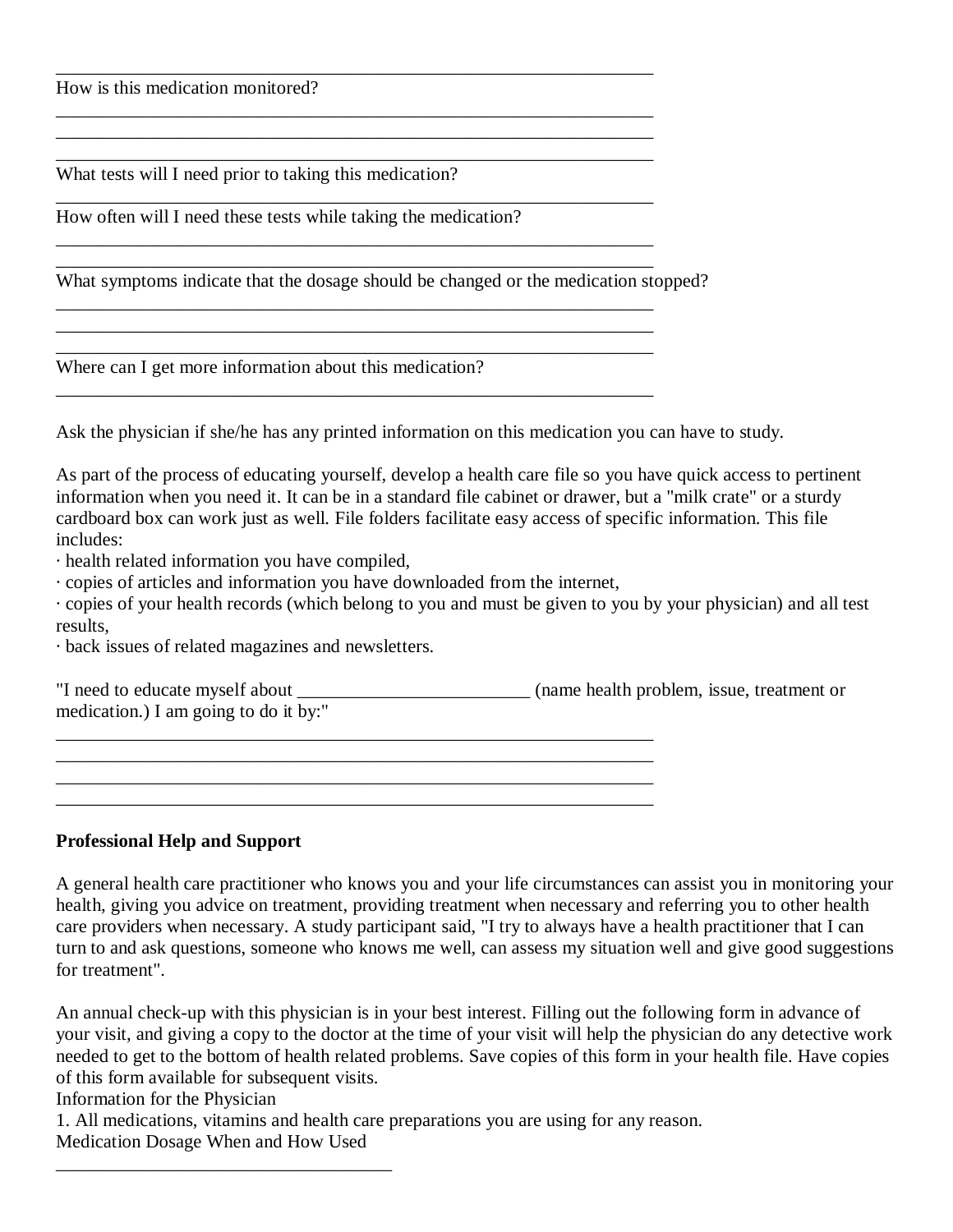| 2. A medical history of yourself and your family<br>Your history                                                       |
|------------------------------------------------------------------------------------------------------------------------|
| Mother's Side of the Family                                                                                            |
| Father's side of the Family                                                                                            |
| 3. Describe changes in:                                                                                                |
|                                                                                                                        |
| <u> 1989 - Johann John Stoff, deutscher Stoffen und der Stoffen und der Stoffen und der Stoffen und der Stoffen un</u> |
|                                                                                                                        |
| <u> 1989 - John Harry Harry Harry Harry Harry Harry Harry Harry Harry Harry Harry Harry Harry Harry Harry Harry H</u>  |
|                                                                                                                        |
| memory_                                                                                                                |
| Have you recently had:<br>headaches (describe)                                                                         |
| numbness or tingling anywhere (where)                                                                                  |
| loss of balance (describe)                                                                                             |
| __ double vision or vision problems (describe)                                                                         |
| <u>example</u> periods of amnesia (describe)                                                                           |
| _ coordination changes (describe)                                                                                      |
| weakness in arms or legs (describe)                                                                                    |
| fever (describe)                                                                                                       |
| nausea or diarrhea (describe)                                                                                          |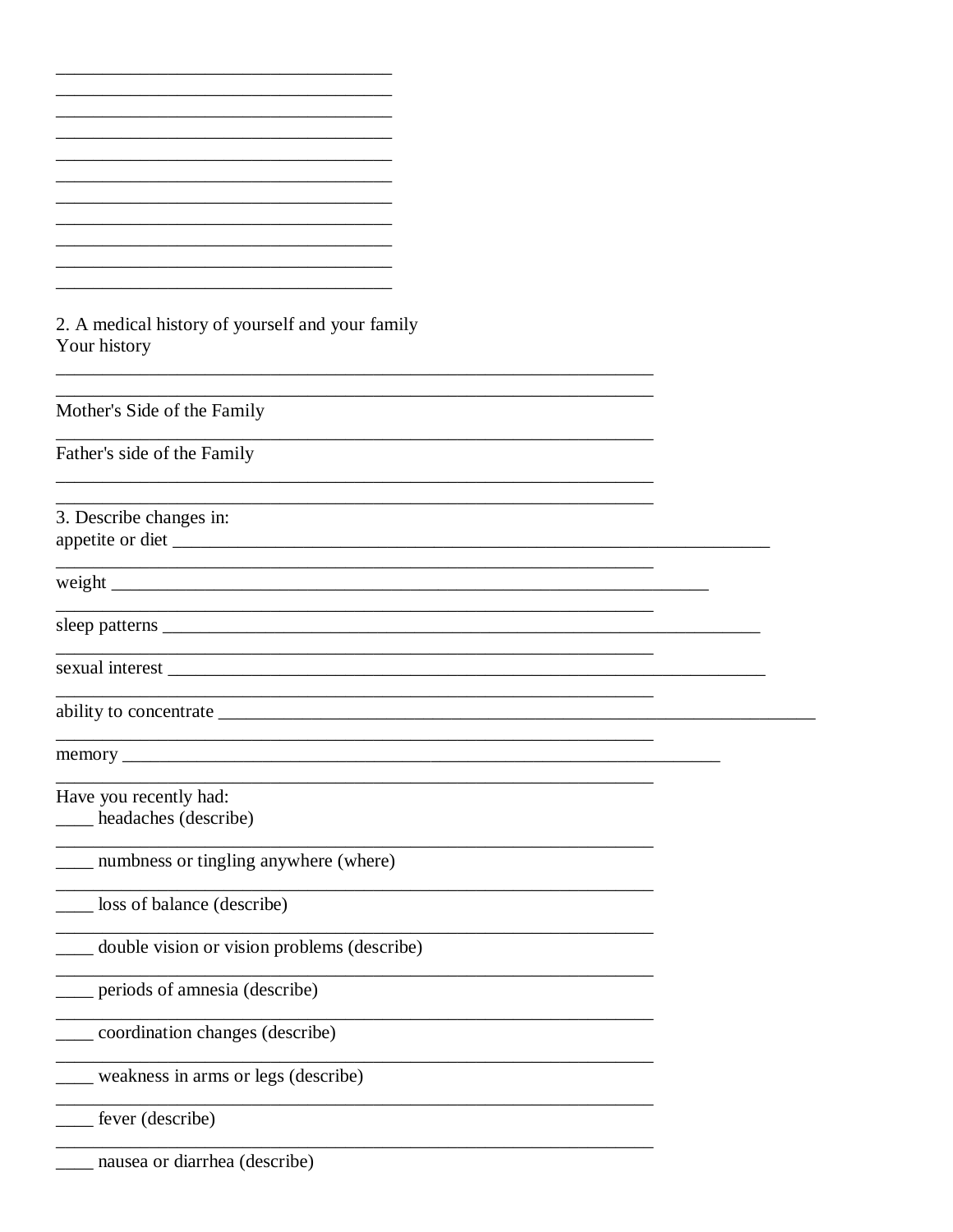| other gastrointestinal problems (describe) |
|--------------------------------------------|
| fainting or dizziness (describe)           |
| seizures (describe)                        |
| stressful life events (describe)           |

Add additional sheets for other pertinent information

Don't be satisfied with the outcome of your visit until all your questions have been answered, and you feel comfortable with the answers and with suggested treatment strategies. If necessary, arrange follow-up visits. If treatment is recommended, especially if it is serious or requires surgery, get a second opinion. Don't "worry" about hurting your doctor's feelings. This is accepted practice. If you have specific medical problems, your physician may refer you to a medical professionals such as a:

- · neurologist
- · endocrinologist
- · oncologist
- · gastroenterologist
- · ophthalmologist
- · nutritionist
- · psychiatrist
- · surgeon
- · gynecologist
- · urologist
- · cardiologist
- · dermatologist
- · orthopedist

In addition to getting advice, assistance and treatment from medical professionals, many people reach out to a wide variety of other health care practitioners for help maintaining good health and to deal with specific health problems. The most commonly mentioned were:

· naturopathic physicians: doctors who specialize in a holistic treatment style including vitamin and mineral supplementation and dietary recommendations

· homeopathic physician: doctors who specialize in treatment of illness with homeopathic remedies, which are actually very minute quantities of substances that could cause symptoms similar to those you are experiencing if taken in large amounts. (see chapter 12, Hidden Possible Causes of Overwhelming Worry)

· acupuncturists: practitioners of an eastern form of treatment who use thin needles to stimulate various points on the body to achieve relief from symptoms.

· chiropractors: health care professionals whose focus is to help the body heal itself through spinal alignment and other non-invasive means.

Recently, complaints about lack of timely access to health care providers, refusal of treatment, dangerously short hospital stays and limited choice of providers have been increasing at an alarming rate. The only way these issues can be addressed satisfactorily is if we all let our providers and elected officials know that current trends in the provision of health care services are not acceptable and are often dangerous.

Poor treatment from health care professionals increases worry and compromises your wellness. You have a right to high quality care. You also have a right to be treated with dignity, compassion and respect at all times. If you feel you are not getting high quality care and are not being treated well, tell your health care professional.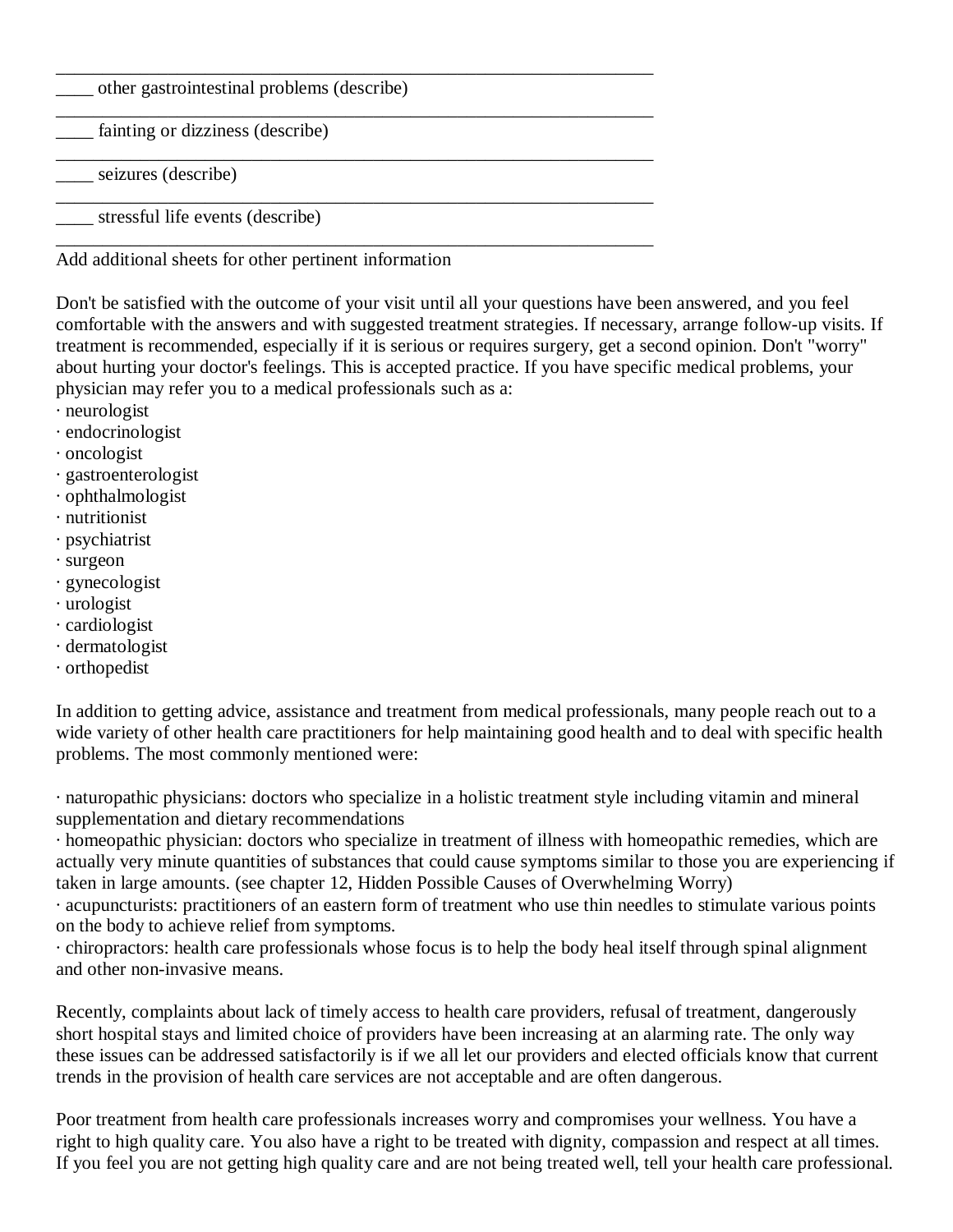If you still don't get the care and treatment you deserve, use a different person or, if that is not possible, contact your state Department of Protection and Advocacy (every state has such an agency) for assistance.

The following story about a very difficult health care situation, which was causing her a great deal of worry, was shared by a study participant:

Gradually I noticed that I was getting more and more tingling and feelings of numbness all over my body, which, although they weren't painful, were frightening. I contacted my doctor who was less than responsive. He said my symptoms were the result of arthritis in my neck, although I protested that I didn't have any neck pain.

Over time the numbness and tingling became more intense, was increasingly accompanied by chronic muscle pain, and severe muscle cramping and I had hot, painful areas in various places on my body. I did a search on the internet and discovered that there were many possible causes of these symptoms, including multiple sclerosis. I reported this to my physician and was told in no uncertain terms that it was "all in my head". When I took a friend with me to a doctor's appointment, the doctor told me he wouldn't allow anyone else in the room while we were discussing my situation (the doctor was totally out of order on this). I ended my relationship with this physician and began a search for a doctor that would address my symptoms to my satisfaction.

Through following up on a variety of leads, I found a good doctor who gave me an accurate diagnosis (fibromyalgia), referred me to several different specialists and began a course of treatment.

In addition I began a search for information on this little understood condition and discovered that there were many things I could do for myself including making dietary changes and undertaking a very specialized exercise regime.

Now, two years later, with careful management, most of these symptoms are a thing of the past. If I had listened to my first doctor, I might have spent some time in a psychiatric hospital, be taking an antidepressant medication, still be experiencing debilitating pain and still very, very worried about my future.

## Get Support

When dealing with health related issues, worries increase if you try to go through it alone. Close family members and friends who are validating and affirming and with whom you can discuss these issues can provide relief and diversion from worry, as well as additional practical information and advice.

## A study participant relates:

When I was having a really hard time with recurring severe headaches, my sister and several close friends made all the difference. Without them I am not sure I would have persisted until I found relief. I was tired of visiting health care professionals who didn't seem to understand the effect of these headaches on my life.

Supporters can help by:

- · accompanying you to health care appointments,
- · providing reassurance, encouragement, information and advice,
- · seeking additional information when you can't do this for yourself,
- · listening when you need someone to talk to,
- · providing you with care when you can't care for yourself.

Stories of support shared by study participants include:

My wife has a chronic illness -- Fibromyalgia -- which limits what she can do. I learned about FMS and try to help her when she is suffering.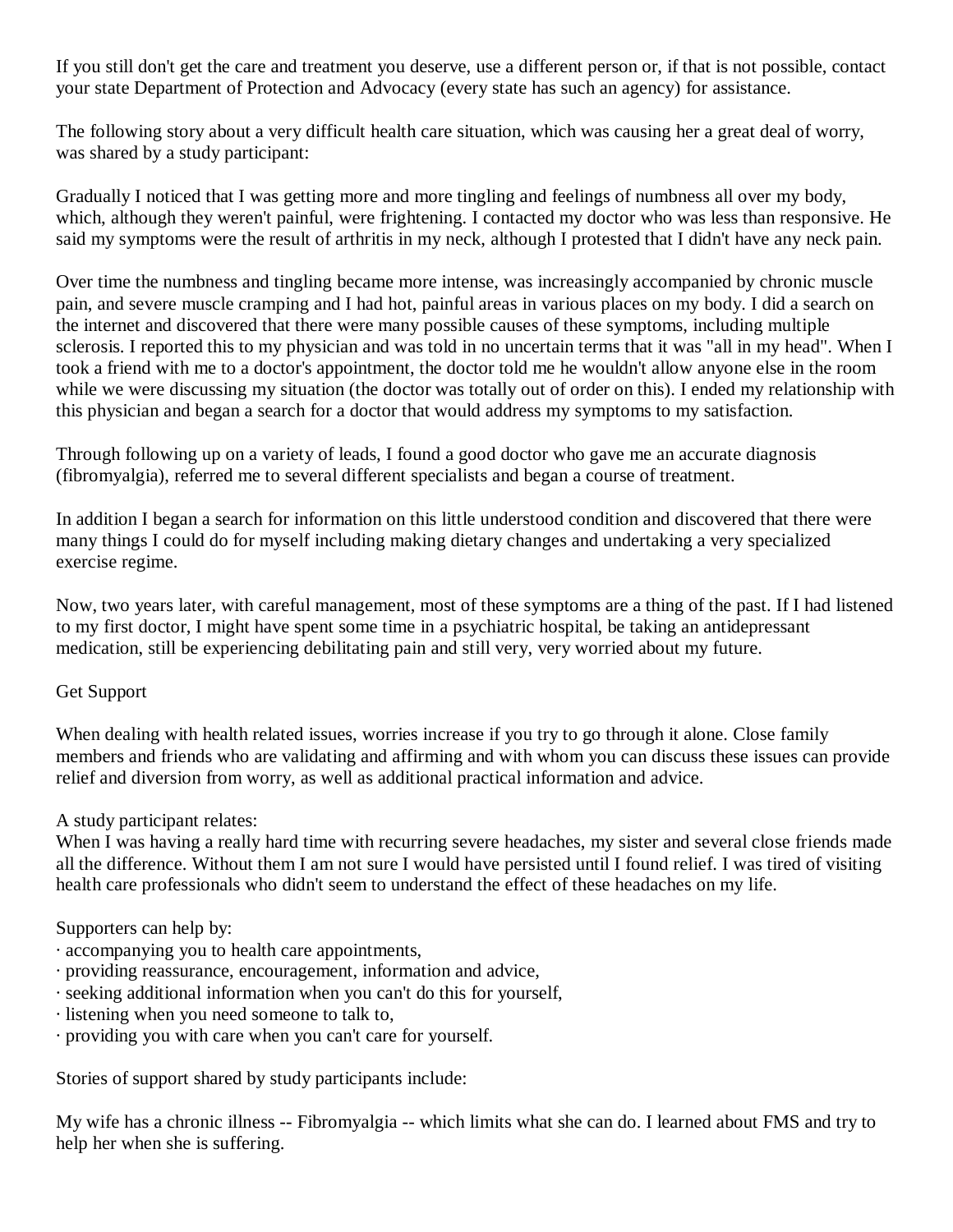I was going into the hospital for testing and diagnosis of a frightening skin lesion. My doctor had explained the possibilities and frankly, I was scared. My wife went with me to the hospital and stayed with me until I got the "all clear". Then she took me home, cooked me my favorite dinner and pampered me through the evening.

Who could support you if you were trying to deal with a health problem?

\_\_\_\_\_\_\_\_\_\_\_\_\_\_\_\_\_\_\_\_\_\_\_\_\_\_\_\_\_\_\_\_\_\_\_\_\_\_\_\_\_\_\_\_\_\_\_\_\_\_\_\_\_\_\_\_\_\_\_\_\_\_\_\_

How could they help?

\_\_\_\_\_\_\_\_\_\_\_\_\_\_\_\_\_\_\_\_\_\_\_\_\_\_\_\_\_\_\_\_\_\_\_\_\_\_\_\_\_\_\_\_\_\_\_\_\_\_\_\_\_\_\_\_\_\_\_\_\_\_\_\_ Often others will not realize you need help, or, if they do realize you need help, will not know what to do. Good friends and family members are usually more than willing to provide care if they know what would be helpful. This is the time to let go of old attitudes about taking care of yourself. Ask supporters for help and then tell them exactly what you need them to do. It's so much better than having them wondering what to do. You can always return the favor when you're feeling better and they are having a hard time.

\_\_\_\_\_\_\_\_\_\_\_\_\_\_\_\_\_\_\_\_\_\_\_\_\_\_\_\_\_\_\_\_\_\_\_\_\_\_\_\_\_\_\_\_\_\_\_\_\_\_\_\_\_\_\_\_\_\_\_\_\_\_\_\_

Acceptance and/or Attitude Changes

\_\_\_\_\_\_\_\_\_\_\_\_\_\_\_\_\_\_\_\_\_\_\_\_\_\_\_\_\_\_\_\_\_\_\_\_

 $\mathcal{L}_\text{max}$  , where  $\mathcal{L}_\text{max}$  and  $\mathcal{L}_\text{max}$  and  $\mathcal{L}_\text{max}$ 

\_\_\_\_\_\_\_\_\_\_\_\_\_\_\_\_\_\_\_\_\_\_\_\_\_\_\_\_\_\_\_\_\_\_\_\_

You may have a health care condition that cannot be changed, or one in which the outcome is uncertain. You can spend a lot of time engrossed in useless worry about such a circumstance. Once you have done everything you can to address, treat and make adjustments relative to the situation, it's time for letting go, accepting or making a significant change in attitude to control your worry and make your life more comfortable and enjoyable. (Denial has not been found to be useful in these instances.)

Examples of such negative thoughts or attitudes and positive statements that can be repeated to counteract negative or detrimental thoughts or attitudes include: Negative Thought Positive Counter-statement "My life is over." "My life is different but well worth living." "I can't deal with this." "I'm doing the best I can to deal with this effectively." "This will just get worse and worse." "I'll deal with whatever happens." "Why me?" "Difficult things happen to everyone." "I'll never be happy again." "I am happy." "This is intolerable." "I can live with this." "I'll never be able to do the things

I enjoy again." "I will continue to do the things I enjoy."

An affirmation that others have found helpful is:

\_\_\_\_\_\_\_\_\_\_\_\_\_\_\_\_\_\_\_\_\_\_\_\_\_\_\_\_\_\_\_\_\_\_\_\_ \_\_\_\_\_\_\_\_\_\_\_\_\_\_\_\_\_\_\_\_\_\_\_\_\_\_\_\_\_\_\_\_\_\_\_\_ \_\_\_\_\_\_\_\_\_\_\_\_\_\_\_\_\_\_\_\_\_\_\_\_\_\_\_\_\_\_\_\_\_\_\_\_  $\mathcal{L}_\text{max}$  , and the set of the set of the set of the set of the set of the set of the set of the set of the set of the set of the set of the set of the set of the set of the set of the set of the set of the set of the \_\_\_\_\_\_\_\_\_\_\_\_\_\_\_\_\_\_\_\_\_\_\_\_\_\_\_\_\_\_\_\_\_\_\_\_

I will address these symptoms systematically, do what I can to address and relieve them, and will spend the rest of my time thinking about and doing things that make my life enjoyable.

List things you would enjoy doing rather than thinking negative thoughts about a health condition:

"I am leading a happy, productive life in spite of \_\_\_\_\_\_\_\_\_\_\_\_\_\_\_\_\_\_\_\_\_\_\_\_\_\_\_\_\_\_\_\_." (Fill in with whatever health condition you have, such as blindness, deafness, the inability to walk, diabetes, AIDS, etc.)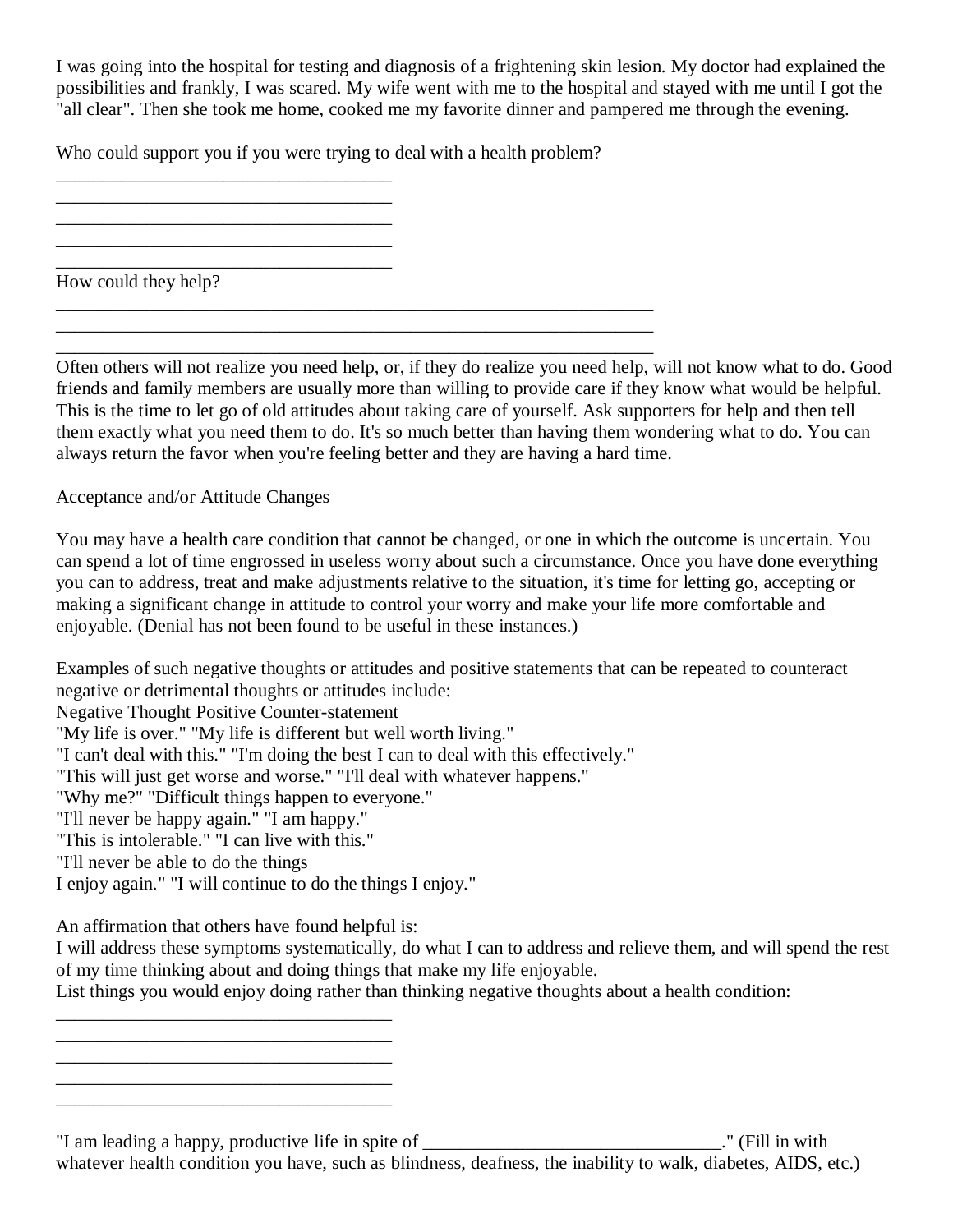List health related negative thoughts and attitudes that cause or increase your worry and positive statements that counteract them.

Negative thought or attitude Positive statement

\_\_\_\_\_\_\_\_\_\_\_\_\_\_\_\_\_\_\_\_\_\_\_\_\_\_\_\_\_\_\_\_\_\_\_\_\_\_\_\_\_\_\_\_\_\_\_\_\_\_\_\_\_\_\_\_\_\_\_\_

Once you have determined positive statements that will counteract negative thoughts and attitudes, repeat them over and over when the negative thoughts and attitudes come up, when you first get up in the morning, before you go to bed at night, and anytime you have a few minutes during the day. Repeat them aloud when possible. Write them over and over. Journal about them. Write the positive statements on post-it stickies, put them in various places around your home and read them aloud or to yourself whenever you see them. Make big signs as reminders to hang in key places like on the refrigerator door or on the back of the bathroom door. With persistence you will notice that your thoughts and attitudes become more positive and you will be worrying less.

Refer to chapter 11 for more information on changing negative thoughts to positive ones and check the reference books in the resource list in the Appendix.

A woman reported that she had melanoma 25 years ago. After the surgery and treatment, everything checked out well. She realized that she had to accept that that is the most she'll know for now and go on with life. She got regular checkups, looked to the positive, and refused to stew in it. She directed her mind to live in the present and not imagine "stuff".

#### Another woman said:

I worry some about getting depressed, but I know that it's one place where the worry can bring it on. I stop myself from worrying by interrupting the thinking; and yet I also plan to work up a Wellness Recovery Action Plan (a symptom monitoring and response plan -- see under Resources). This kind of worry is only going to be useful if it gets me to do something.

## Take Good Care of Yourself

Taking good care of yourself is the best pro-active strategy for maintaining wellness and reducing worry about health related issues. It's different for everyone. Each of us can benefit from focusing on what we need to do to keep ourselves healthy and then making a concerted effort to do these things regularly.

#### A study participant reports:

I make an effort to eat well, walk 6-10 miles a week, practice mediation 10 minutes a day, and take a weekly yoga class. I bathe every day, wear fresh clothes, look well, and sleep about 6 hours a night. I eat 3 meals a day. I do not eat red meat, smoke, drink alcohol or abuse other substances.

It is beneficial to develop a list for keeping track of those things you need to do on a daily basis to attain the highest level of wellness possible. Post the list in a convenient place and check it daily to make sure you are doing everything possible to keep yourself well. Following is an example of such a list:

- · eat three balanced meals
- · eat small healthy snacks between meals
- · drink six glasses of water
- · avoid the excessive use of sugar and processed, highly salted, or fatty foods
- · avoid caffeine
- · avoid smoking and second hand smoke
- · exercise for half an hour
- · spend at least one half hour involved in a creative, affirming or fun activity
- · spend at least one half hour with positive affirming people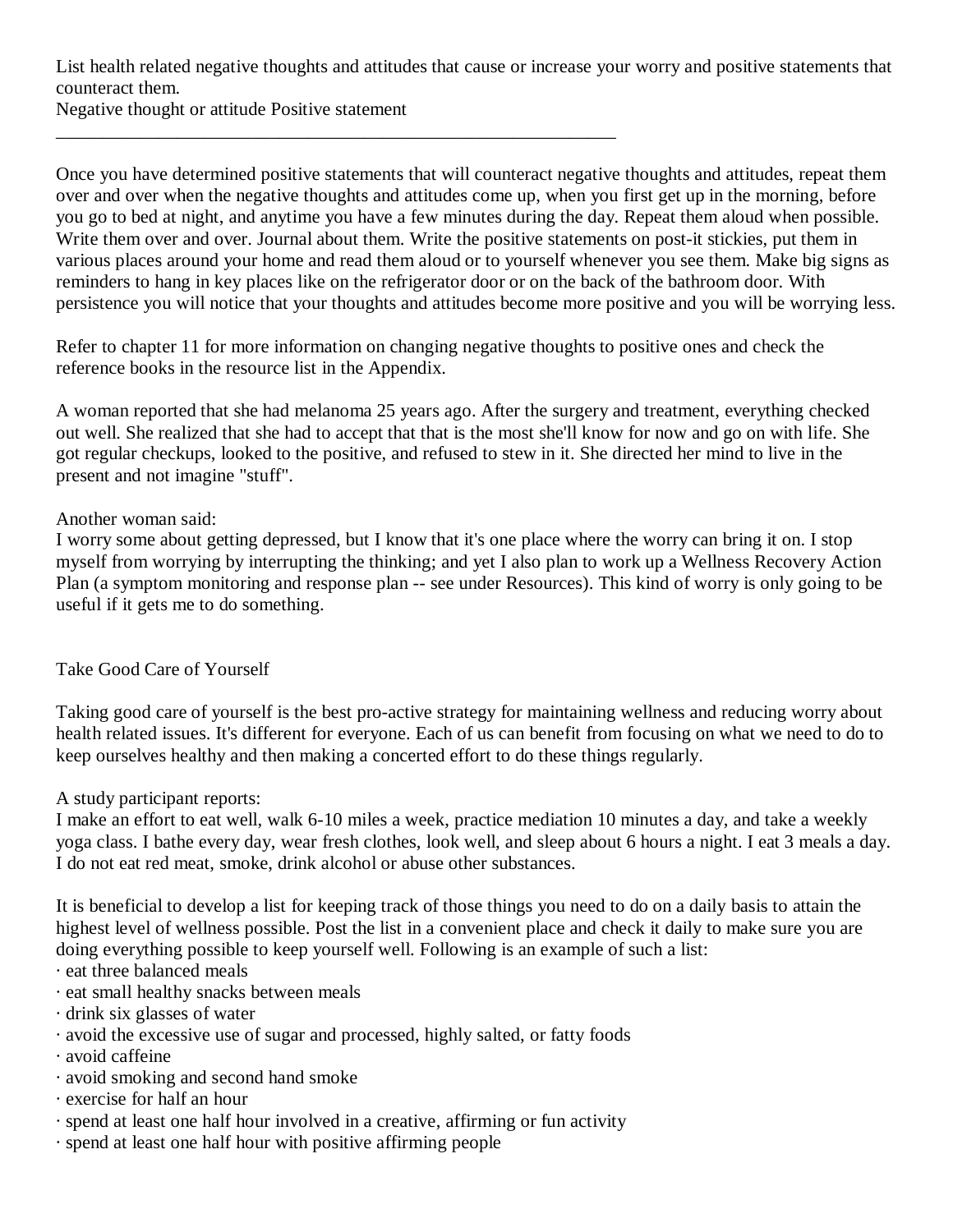In addition, you may want to ask yourself the following questions every day:

- · Do I need to see my doctor or some other health care professional?
- · Do I need to set up an appointment with one of my health care professionals?

\_\_\_\_\_\_\_\_\_\_\_\_\_\_\_\_\_\_\_\_\_\_\_\_\_\_\_\_\_\_\_\_\_\_\_\_\_\_\_\_\_\_\_\_\_\_\_\_\_\_\_\_\_\_\_\_\_\_\_\_\_\_\_\_ \_\_\_\_\_\_\_\_\_\_\_\_\_\_\_\_\_\_\_\_\_\_\_\_\_\_\_\_\_\_\_\_\_\_\_\_\_\_\_\_\_\_\_\_\_\_\_\_\_\_\_\_\_\_\_\_\_\_\_\_\_\_\_\_ \_\_\_\_\_\_\_\_\_\_\_\_\_\_\_\_\_\_\_\_\_\_\_\_\_\_\_\_\_\_\_\_\_\_\_\_\_\_\_\_\_\_\_\_\_\_\_\_\_\_\_\_\_\_\_\_\_\_\_\_\_\_\_\_ \_\_\_\_\_\_\_\_\_\_\_\_\_\_\_\_\_\_\_\_\_\_\_\_\_\_\_\_\_\_\_\_\_\_\_\_\_\_\_\_\_\_\_\_\_\_\_\_\_\_\_\_\_\_\_\_\_\_\_\_\_\_\_\_ \_\_\_\_\_\_\_\_\_\_\_\_\_\_\_\_\_\_\_\_\_\_\_\_\_\_\_\_\_\_\_\_\_\_\_\_\_\_\_\_\_\_\_\_\_\_\_\_\_\_\_\_\_\_\_\_\_\_\_\_\_\_\_\_ \_\_\_\_\_\_\_\_\_\_\_\_\_\_\_\_\_\_\_\_\_\_\_\_\_\_\_\_\_\_\_\_\_\_\_\_\_\_\_\_\_\_\_\_\_\_\_\_\_\_\_\_\_\_\_\_\_\_\_\_\_\_\_\_ \_\_\_\_\_\_\_\_\_\_\_\_\_\_\_\_\_\_\_\_\_\_\_\_\_\_\_\_\_\_\_\_\_\_\_\_\_\_\_\_\_\_\_\_\_\_\_\_\_\_\_\_\_\_\_\_\_\_\_\_\_\_\_\_ \_\_\_\_\_\_\_\_\_\_\_\_\_\_\_\_\_\_\_\_\_\_\_\_\_\_\_\_\_\_\_\_\_\_\_\_\_\_\_\_\_\_\_\_\_\_\_\_\_\_\_\_\_\_\_\_\_\_\_\_\_\_\_\_ \_\_\_\_\_\_\_\_\_\_\_\_\_\_\_\_\_\_\_\_\_\_\_\_\_\_\_\_\_\_\_\_\_\_\_\_\_\_\_\_\_\_\_\_\_\_\_\_\_\_\_\_\_\_\_\_\_\_\_\_\_\_\_\_ \_\_\_\_\_\_\_\_\_\_\_\_\_\_\_\_\_\_\_\_\_\_\_\_\_\_\_\_\_\_\_\_\_\_\_\_\_\_\_\_\_\_\_\_\_\_\_\_\_\_\_\_\_\_\_\_\_\_\_\_\_\_\_\_ \_\_\_\_\_\_\_\_\_\_\_\_\_\_\_\_\_\_\_\_\_\_\_\_\_\_\_\_\_\_\_\_\_\_\_\_\_\_\_\_\_\_\_\_\_\_\_\_\_\_\_\_\_\_\_\_\_\_\_\_\_\_\_\_

\_\_\_\_\_\_\_\_\_\_\_\_\_\_\_\_\_\_\_\_\_\_\_\_\_\_\_\_\_\_\_\_\_\_\_\_\_\_\_\_\_\_\_\_\_\_\_\_\_\_\_\_\_\_\_\_\_\_\_\_\_\_\_\_

- · Is there a symptom or health problem that I need to address?
- · Do I need to get more rest or sleep?
- · Would I feel better if I got a massage?
- · Do I need some extended exercise?

Use this space to develop your own daily maintenance list. Daily Maintenance List

List those things you need to do daily to stay well.

Questions you need to ask yourself daily

#### **Get Rid of Habits that are Detrimental to Good Health**

Numerous study participants felt that they could let go of worries about health related issues if they could give up some bad habits that they feel compromise their chances for long term wellness. The three top concerns are smoking, substance abuse, and poor eating habits (eating too much, too little or the wrong thing).

Study participants reported the following:

I have 10+ years of non-drinking with the help of AA, 9 years on Oct. 17, 1997 of non-smoking due to a hospital program -- both worked but it was not an easy process -- I would like to do the same for food, but cannot stop.

I try not to think about this, but the truth is that I'm concerned about being too heavy. I've tried a zillion things from diets to hypnosis. I'd like to eat a healthy way and not think about weight, but I'm a food addict.

These three (weight, appearance, and addictions) all go together for me. If I could control the amount I eat, I could lose weight and I would look better.

I have taken a "life steps" course at a hospital to lose 25 lbs. It worked for a while. I wish I could lose weight for self-image as well as health. I need to make it a high priority and exercise self-control with food.

I need to lose 25 pounds by 6:30.

What are some strategies that have worked for others to help change habits?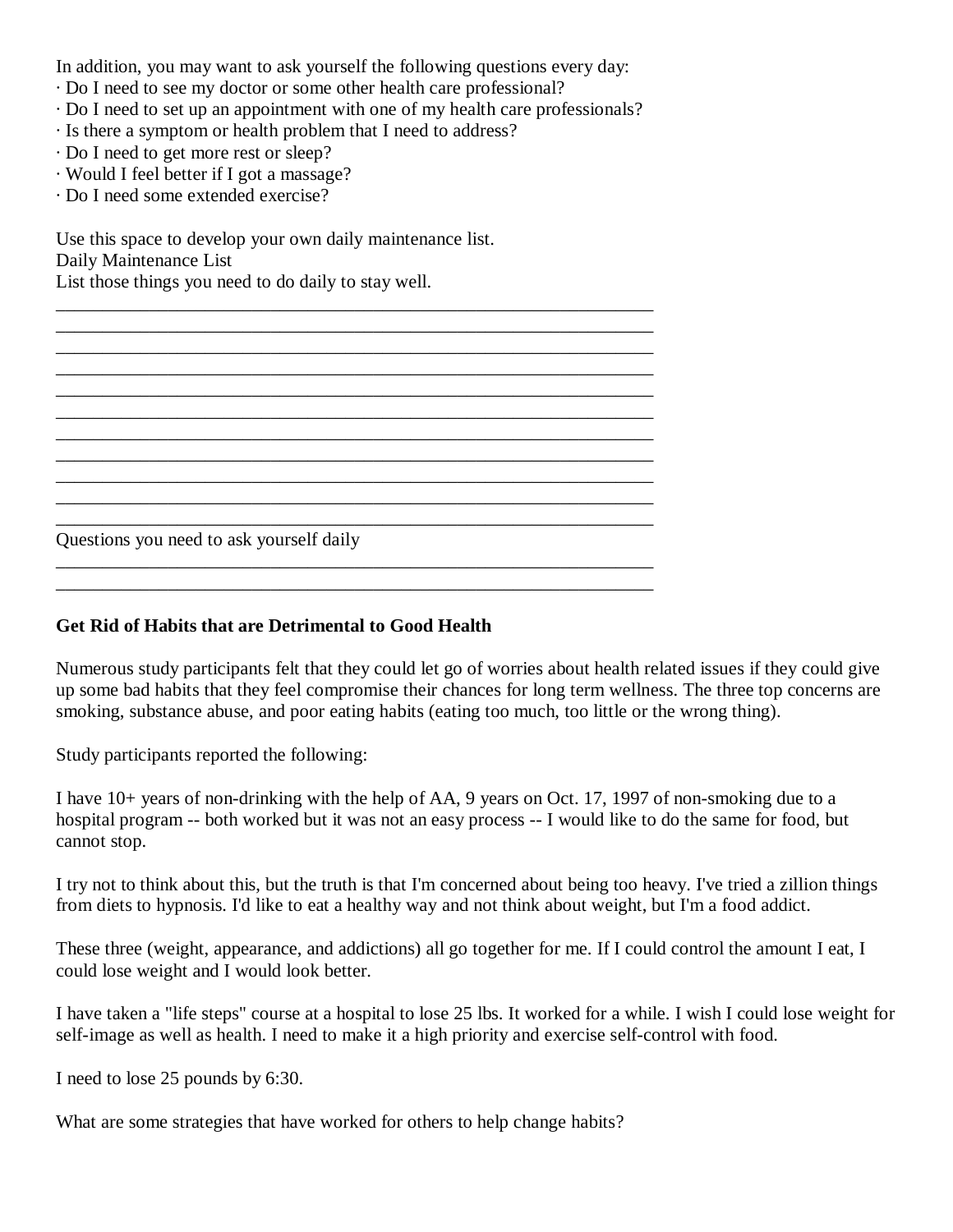· Twelve-step groups: Twelve step groups, while best known for their success in helping people let go of an addiction to alcohol, are now being used to successfully address other addictions. Your local newspaper will have a listing of such groups in your area.

· Support groups: There are numerous support groups available that are designed to help individuals give up specific addictions. The support from others who are trying to let go of a similar habit is very valuable. In addition, support groups are the source of good information, new ideas and even new supporters. These groups may be sponsored by hospitals, health maintenance organizations or mental health centers and are often free of charge.

· Written records of goals and progress toward meeting those goals: Many people find that developing short term goals ("baby steps") and keeping a daily record of progress is a valuable asset in letting go of an addictive habit. A simple spiral notebook works very well. You can use a form like the one that follows, or develop a form of your own. This form is for smoking but it can be modified for any addiction.

Smoking Reduction Record Date Goal for the day Morning \_\_\_ # of cigarettes smoked \_\_\_ #less than previous day Diversionary strategies that helped \_\_\_\_\_\_\_\_\_\_\_\_\_\_\_\_\_\_\_\_\_\_\_\_\_\_\_

 $\mathcal{L}_\text{max}$  , and the set of the set of the set of the set of the set of the set of the set of the set of the set of the set of the set of the set of the set of the set of the set of the set of the set of the set of the

\_\_\_\_\_\_\_\_\_\_\_\_\_\_\_\_\_\_\_\_\_\_\_\_\_\_\_

\_\_\_\_\_\_\_\_\_\_\_\_\_\_\_\_\_\_\_\_\_\_\_\_\_\_\_\_\_\_\_\_\_\_\_\_\_\_\_\_\_\_\_\_\_\_\_\_\_\_\_\_\_\_

\_\_\_\_\_\_\_\_\_\_\_\_\_\_\_\_\_\_\_\_\_\_\_\_\_\_\_\_\_\_\_\_\_\_\_\_\_\_\_\_\_\_\_\_\_\_\_\_\_\_\_\_\_\_

\_\_\_\_\_\_\_\_\_\_\_\_\_\_\_\_\_\_\_\_\_\_\_\_\_\_\_\_\_\_\_\_\_\_\_\_\_\_\_\_\_\_\_\_\_\_\_\_\_\_\_\_\_\_ \_\_\_\_\_\_\_\_\_\_\_\_\_\_\_\_\_\_\_\_\_\_\_\_\_\_\_\_\_\_\_\_\_\_\_\_\_\_\_\_\_\_\_\_\_\_\_\_\_\_\_\_\_\_

How I felt

Afternoon

\_\_\_ # of cigarettes smoked

\_\_\_ #less than previous day

Diversionary strategies that helped

 $\overline{\phantom{a}}$  , where the contract of the contract of the contract of  $\overline{\phantom{a}}$ \_\_\_\_\_\_\_\_\_\_\_\_\_\_\_\_\_\_\_\_\_\_\_\_\_\_\_

\_\_\_\_\_\_\_\_\_\_\_\_\_\_\_\_\_\_\_\_\_\_\_\_\_\_\_

How I felt

Evening

\_\_\_ # of cigarettes smoked \_\_\_ #less than previous day Diversionary strategies that helped

\_\_\_\_\_\_\_\_\_\_\_\_\_\_\_\_\_\_\_\_\_\_\_\_\_\_\_ \_\_\_\_\_\_\_\_\_\_\_\_\_\_\_\_\_\_\_\_\_\_\_\_\_\_\_

\_\_\_\_\_\_\_\_\_\_\_\_\_\_\_\_\_\_\_\_\_\_\_\_\_\_\_

How I felt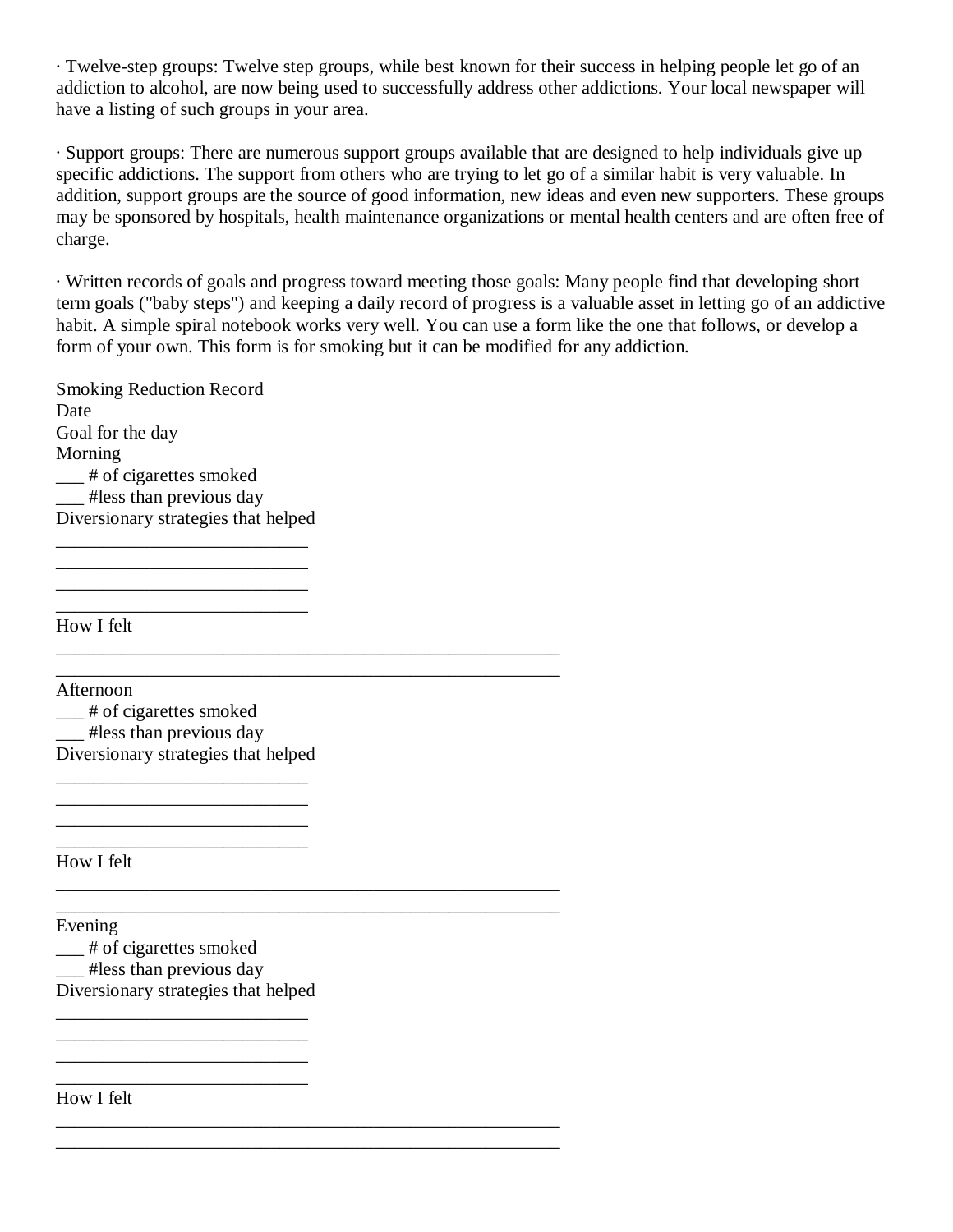#### Goal for tomorrow

When you have achieved your daily goals for a length of time determined by you, for instance one week with half as many cigarettes as when you began or two weeks with no sweet snacks, reward yourself by buying yourself something special you have been wanting, or treating yourself to a movie or some other event.

\_\_\_\_\_\_\_\_\_\_\_\_\_\_\_\_\_\_\_\_\_\_\_\_\_\_\_\_\_\_\_\_\_\_\_\_\_\_\_\_\_\_\_\_\_\_\_\_\_\_\_\_\_\_ \_\_\_\_\_\_\_\_\_\_\_\_\_\_\_\_\_\_\_\_\_\_\_\_\_\_\_\_\_\_\_\_\_\_\_\_\_\_\_\_\_\_\_\_\_\_\_\_\_\_\_\_\_\_

A food record includes a listing of everything you ate, how much you ate, when you ate it, why you ate it and how you felt when you ate it. This record could also include exercise.

One woman reported that she was having little success losing the fifteen pounds that her doctor recommended as part of a prescription for overall wellness. She knew that the extra weight was decreasing her energy and contributing to ongoing pain in her knees and hips. She began keeping daily records of everything she ate. When she reviewed her findings she realized for the first time that she was eating more food than she thought she was. She hadn't taken into account the nibble here and the nibble there. This realization got her on the right track and she is slowly but consistently losing the weight.

After you have recorded what you eat for a week or so, use the information you have learned to set up short term goals that will serve as a guide along your journey.

Working Closely with a Specialist: There are numerous health care professionals and counselors who work specifically with people who are trying to give up addictions or change poor health habits. They can advise you on the strategies and treatments that would work best for you. They can also provide you with the support that is needed to accomplish this difficult task. They have often dealt with a similar issue in their own lives. Your health insurance company or health management organization may be willing to refer you to such a specialist and cover some or all of the costs.

· Self-Help Books: Self-help books can guide you through the process of breaking addictive habits. The resource list in the appendix includes some of them.

· Visualization Exercises: Visualization exercises like those described in Chapter 11, Focusing Your Attention Away From Your Worries, or in the book Visualization for Change (Fanning, P. New Harbinger Publications, Oakland, CA: 1994) are very effective aids in helping you get rid of bad habits. The following examples can serve as a guide in developing your own visualization sequences. Use your creative senses to develop an exercise that will work for you.

Pat Fanning describes a visualization exercise that you could use if you want to lose weight and develop healthy eating habits. It begins by lying down and making yourself comfortable. You then imagine yourself going through the day in great detail, enjoying the way your body looks at the desired weight, wearing attractive new, smaller clothes, making healthy food choices, savoring the tastes of these foods, enjoying exercising, and walking with yourself through the times when you are tempted to eat the wrong foods or overeat. You could do parts of this visualization at different times of the day to help you get through difficult times.

Visualization exercises to help you give up smoking can be repeated frequently during the day. Fanning says the nonsmoking visualization needs three elements. They are 1) an example of successfully getting your needs met without smoking -- like noticing how good the food tastes and smells; 2) an image of yourself as a healthy nonsmoker; and 3) an aversive image of smoking as unpleasant -- like the smell of cigarette smoke making you queasy.

· Make a list of the reasons you engage in this habit like: I eat: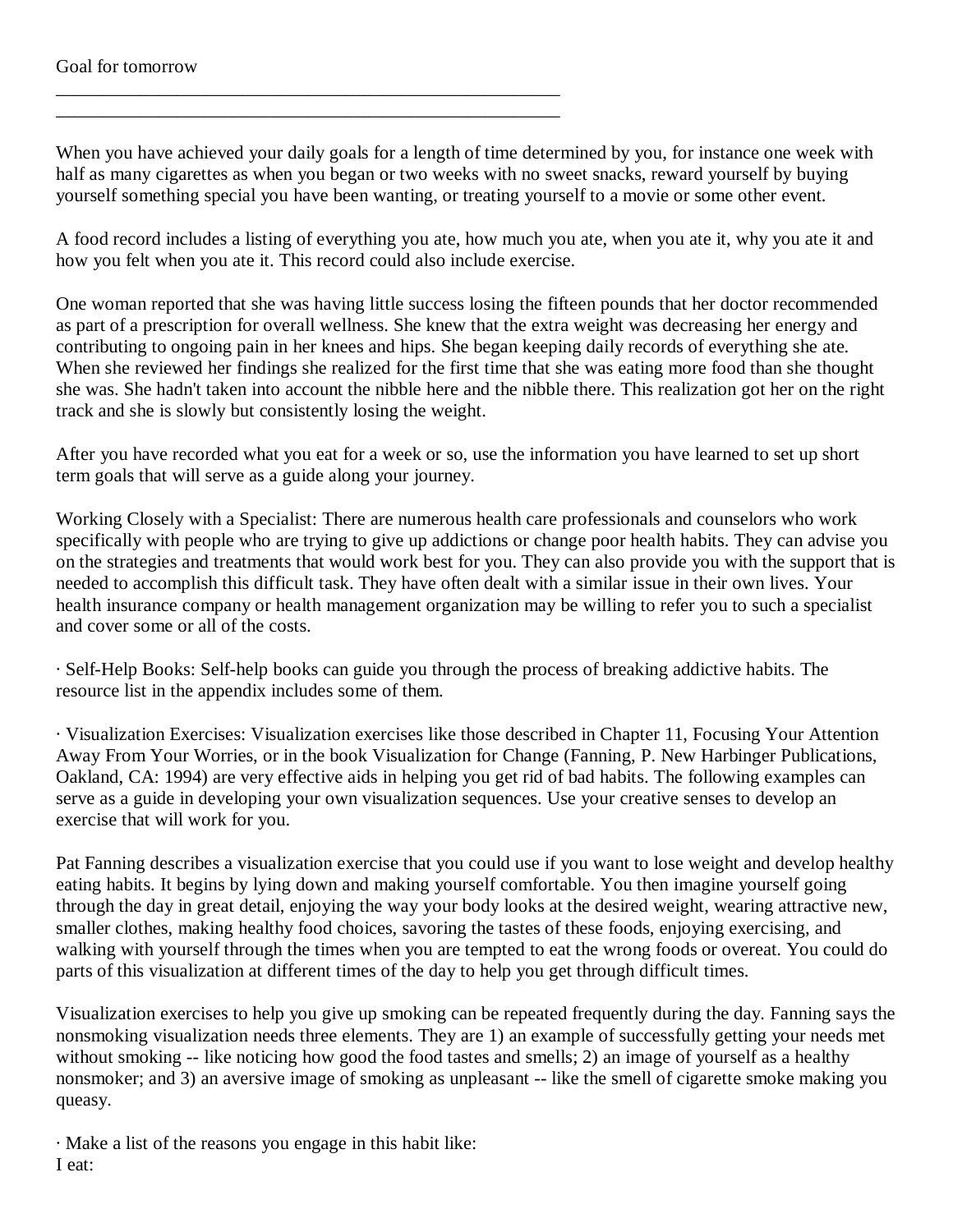to feel happy to nurture myself because I like the taste of food to relieve stress Make your own list of reasons why you engage in this habit. "I \_\_\_\_\_\_\_\_\_\_\_\_\_\_\_\_(habit) in order to:" \_\_\_\_\_\_\_\_\_\_\_\_\_\_\_\_\_\_\_\_\_\_\_\_\_\_\_\_\_\_\_\_\_\_\_\_\_\_ \_\_\_\_\_\_\_\_\_\_\_\_\_\_\_\_\_\_\_\_\_\_\_\_\_\_\_\_\_\_\_\_\_\_\_\_\_\_ \_\_\_\_\_\_\_\_\_\_\_\_\_\_\_\_\_\_\_\_\_\_\_\_\_\_\_\_\_\_\_\_\_\_\_\_\_\_ Making this list will guide you in thinking of other things you could do that meet the same need but are not bad for you, and may even be good for you. Then make a list of things you could do instead of smoking, eating, drinking, gambling, etc. For example, instead of grabbing something unhealthy to eat, you could: · call a friend and have a chat · write a card to someone you care about · go for a walk · take a few deep breaths · write about the feelings in your diary · work on a knitting project · weed in the garden · make yourself some tea · read a book List some things you could do instead of \_\_\_\_\_\_\_\_\_\_\_\_\_\_\_\_\_\_\_ (bad habit) \_\_\_\_\_\_\_\_\_\_\_\_\_\_\_\_\_\_\_\_\_\_\_\_\_\_\_\_\_\_\_\_\_\_\_\_\_\_

\_\_\_\_\_\_\_\_\_\_\_\_\_\_\_\_\_\_\_\_\_\_\_\_\_\_\_\_\_\_\_\_\_\_\_\_\_\_

\_\_\_\_\_\_\_\_\_\_\_\_\_\_\_\_\_\_\_\_\_\_\_\_\_\_\_\_\_\_\_\_\_\_\_\_\_\_  $\mathcal{L}_\text{max}$  , and the set of the set of the set of the set of the set of the set of the set of the set of the set of the set of the set of the set of the set of the set of the set of the set of the set of the set of the \_\_\_\_\_\_\_\_\_\_\_\_\_\_\_\_\_\_\_\_\_\_\_\_\_\_\_\_\_\_\_\_\_\_\_\_\_\_

· Taking "baby steps": Getting rid of a bad habit that has persisted for years, perhaps most of your life, can feel like a daunting task. Because it seems so overwhelming, the tendency is to put it off until just the right timewhen you're not so busy, when you've gotten the house cleaned, when you've finished writing your doctoral thesis, after the kids are all through college. Actually there is no better time to do it than right now. The sooner you meet your goal, whether it is losing sixty pounds, gaining fifteen pounds, giving up alcohol, or avoiding gambling, the sooner you will be enjoying a renewed sense of health and well-being.

I weighed twenty pounds more than I needed to. This extra weight was making it difficult to recover from a chronic muscular pain condition. I set reasonable monthly goals for myself -- four pounds a month or one pound a week. When I met my monthly goal, I bought myself a piece of clothing as a treat -- a silly pair of socks or an attractive scarf. When I met my goal of twenty pounds, I bought a soft Polartec jacket that I had been coveting. The greatest reward has been diminished chronic pain. I can now cross country ski, bicycle, and hike, all activities I was afraid I would have to give up.

· Hypnosis: Study participants reported that they had let go of bad habits by seeing a trained hypnotist or through self hypnosis.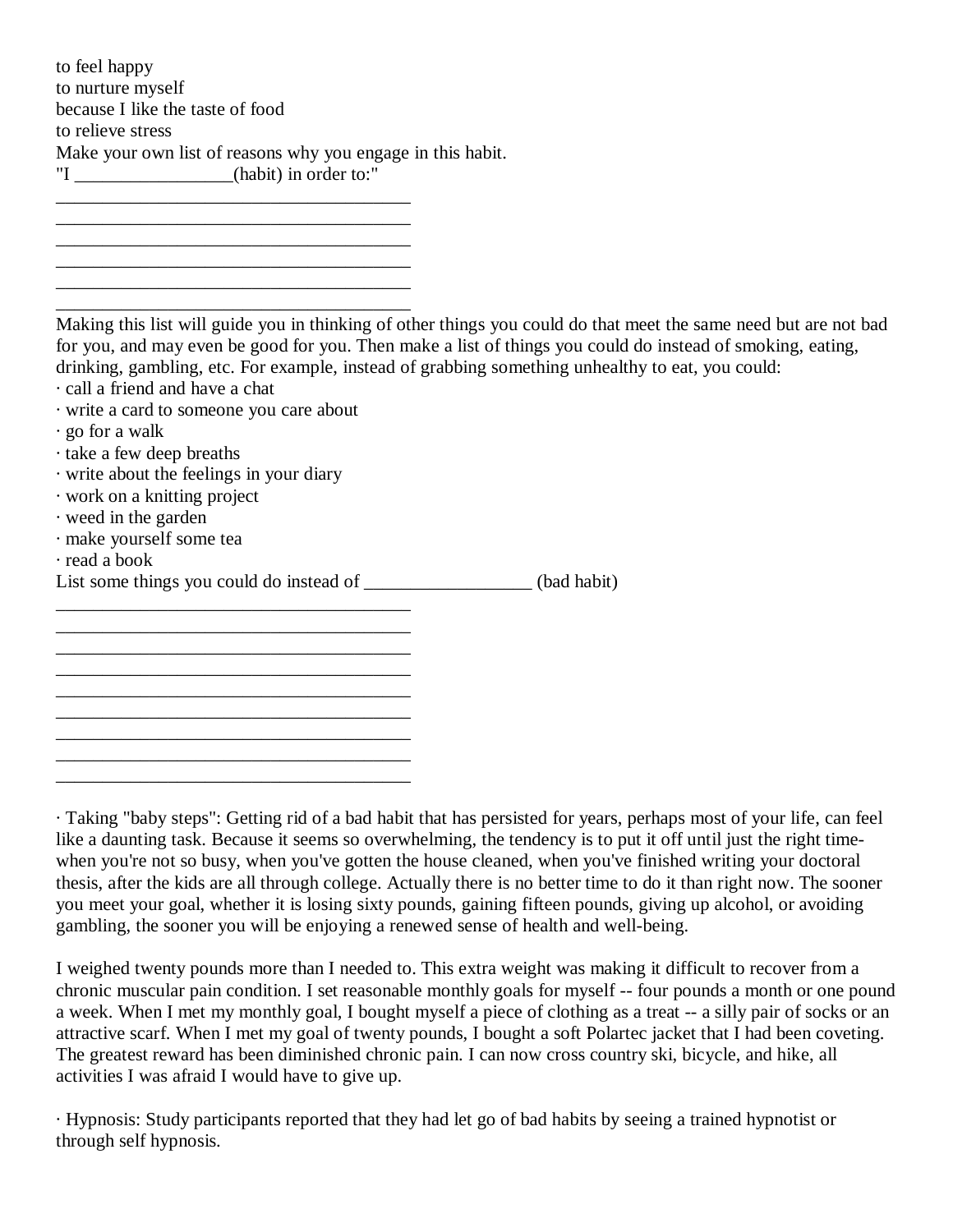If seeing a trained hypnotist feels right to you, get recommendations from others who have used the services of a hypnotist. Make sure the hypnotist is specially trained.

There are many self-help books that teach you how to guide yourself into a trance and then repeat powerful statements that will create positive changes in the way you think and the things you do. I recommend Hypnosis for Change (Hadley, J. And Staudacher, C. (1996) Oakland CA: New Harbinger Publications.

A man in the study had been smoking since he was in his teens. Now, in his late thirties, he was acutely aware of the effects this habit was having on every aspect of his life. His skin was dry and taut. His teeth had yellowed. He was noticing some shortness of breath. His clothes smelled of cigarette smoke and he noticed yellow stains around the ceiling in his apartment. He decided to go to a hypnotist. The hypnotist discussed with him why he smoked, what need it filled in his life and why he wanted to let go of it. Then the hypnotist led him into a hypnotic state of which he has no memory. That was seven years ago. He has had no desire for a cigarette since that time.

## **Advanced directives**

Some people relieve worry about possible short or long term health emergencies by developing advanced directives that give supporters directions on how they want to be treated and cared for in the event they lose the ability to make these decisions for themselves.

I have had recurring episodes of severe, suicidal depression in the past. When I was well I realized that, by not having an emergency plan for my supporters, I was putting my health and life at risk. Although it was hard to think of the possibility of experiencing such deep despair again, I felt it was in my best interest and in the best interest of my family and friends to develop for them a set of instructions to use as a guide in case I got very depressed again. It has helped control worry for everyone involved.

Following is a sample of an advanced directives:

## **Advanced Directives**

Name \_\_\_\_\_\_\_\_\_\_\_\_\_\_\_\_\_\_\_\_\_\_\_\_\_\_\_\_\_\_\_ Date \_\_\_\_\_\_\_\_\_\_\_\_\_\_\_\_\_\_\_\_\_

Symptoms or circumstances that indicate to others that they need to take over full responsibility for my care and make decisions in my behalf.

- 1. I don't know my family members and friends.
- 2. I can't do the things I normally do to take care of myself and my family.
- 3. I do not respond to others.
- 4. I am unable to get out of bed.

If the above symptoms or circumstances come up, I want the following people to take over for me:

- Name Connection/role Phone number
- Amelia Jones sister 739-4637
- Tammy Searles best friend 642-7683
- Edward Frank spouse 739-4273
- Dr. Harriette Shipp physician 682-4932
- Laura Ellis nurse practitioner 682-4932

I do not want the following people involved in any way in my care or treatment: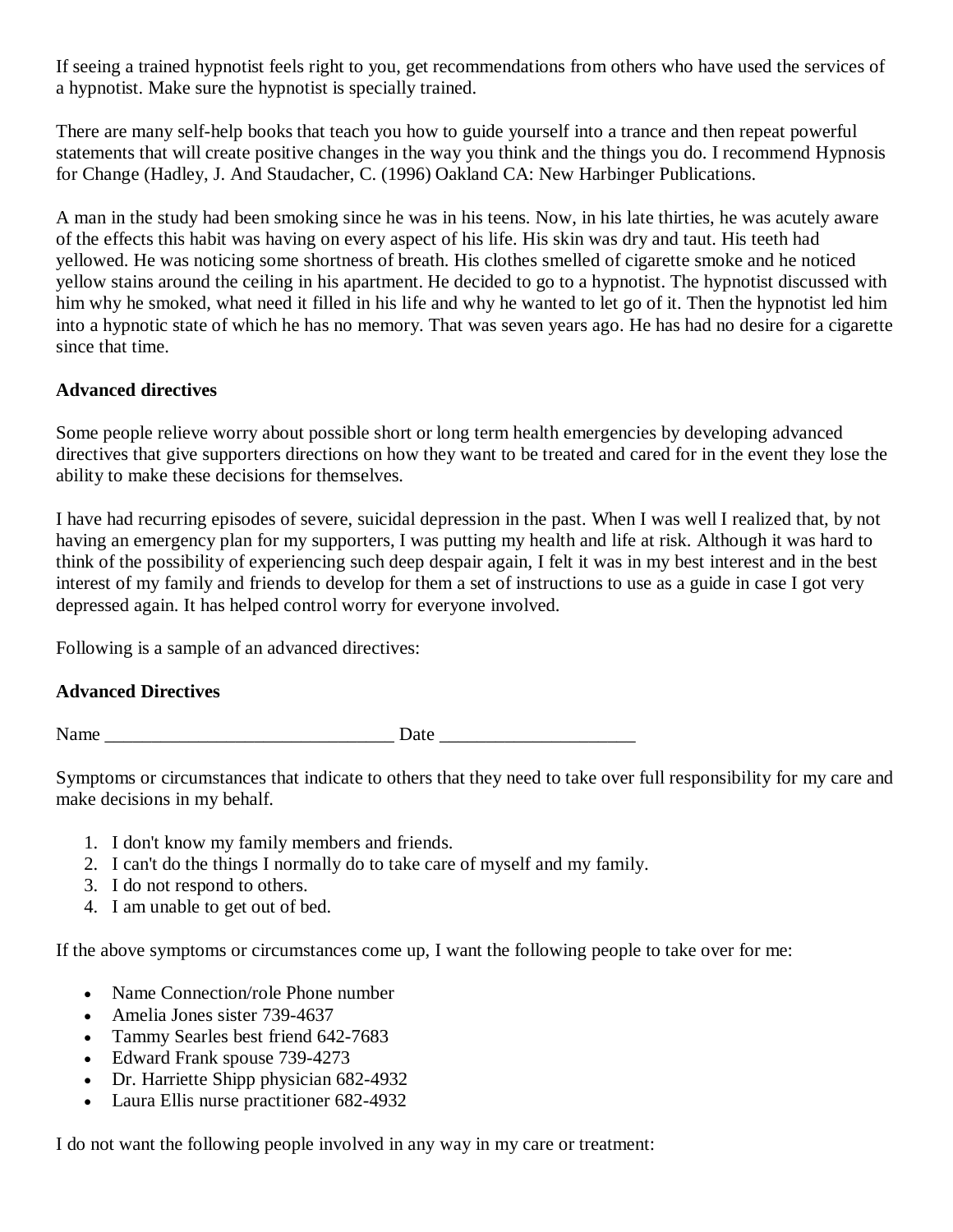Name Why you do not want them involved (optional) Dr. Thomas Jones uncomfortable with his style

If my supporters disagree on what is to be done, I want my spouse to make the final decision.

List the medications you are currently using and why you are taking them.

- Synthroid in the morning for hypothyroidism
- Multivitamin in the morning

List those medications that would be acceptable to you if medications became necessary and why you would choose those.

- Darvon for pain
- Tagamet for ulcers

List those medications that should be avoided and give the reasons. Steroids have given me severe side effects in the past

List treatments that have helped you in the past and when they should be used. A massage always helps me feel better. If my breast cancer recurs, chemotherapy is acceptable.

List treatments you would want to avoid. I do not want any experimental treatments.

Set up a plan so that you can stay at home or in the community and still get the care you need. If possible I would like to stay at home and be cared for by family members and friends who take turns providing my care.

List treatment facilities where you prefer to be treated or hospitalized if that becomes necessary. I would want to go either to Vermont General Hospital or Franklin Health Center

List treatment facilities you want to avoid.

I would want to avoid being a patient at the Country Convalescent Home or the Tamworth Community Hospital.

List those things that others can do for you that would help you feel better. Others can: play me popular music from my compact disc collection give me a back rub read to me from the poetry books on the shelf by my bed serve me healthy, wholesome foods with no dairy or sugar hug me tell me what is going on

List those things you need others to do for you and who you want to do what. What I need done Who I'd like to do it

- Pay my bills my son Tom
- Keep the house clean, water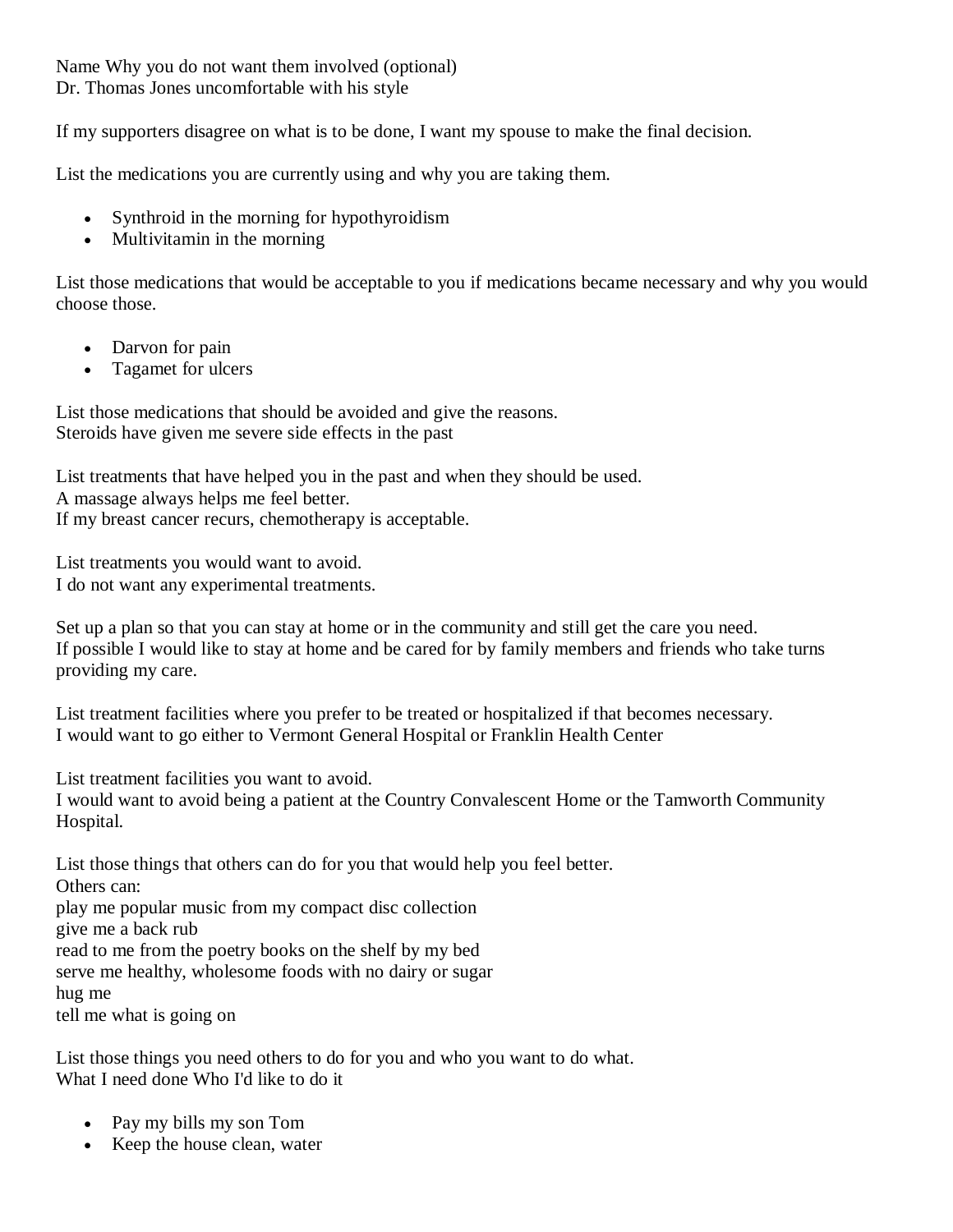- my plants, buy the groceries my sister Susan
- Take care of the pets my daughter Patti
- Pick up and sort the mail my friend Sue

List those things that others might do, or have done in the past, that would not help or might even make the situation worse. Forcing me to do things Chattering incessantly Playing rock music

I developed this plan on (date) February 2, 1997 with the help of Edward Frank.

Any plan with a more recent date supersedes this one. Signed \_\_\_\_\_\_\_\_\_\_\_\_\_\_\_\_\_\_\_\_\_\_\_\_\_\_\_\_\_\_ Date \_\_\_\_\_\_\_\_\_\_\_\_\_\_\_\_\_\_ Witness \_\_\_\_\_\_\_\_\_\_\_\_\_\_\_\_\_\_\_\_\_\_\_\_\_\_\_\_\_ Date \_\_\_\_\_\_\_\_\_\_\_\_\_\_\_\_\_\_ Witness \_\_\_\_\_\_\_\_\_\_\_\_\_\_\_\_\_\_\_\_\_\_\_\_\_\_\_\_\_ Date \_\_\_\_\_\_\_\_\_\_\_\_\_\_\_\_\_\_ Attorney \_\_\_\_\_\_\_\_\_\_\_\_\_\_\_\_\_\_\_\_\_\_\_\_\_\_\_\_\_ Date \_\_\_\_\_\_\_\_\_\_\_\_\_\_\_\_\_\_

Once you have developed an Advanced Directives, give copies to all the people who would be involved in your care. Keep one copy in your file and let others know where to find it.

You can use the following form to develop your advanced directives. Once you have developed an Advanced Directives, give copies to all the people who would be involved in your care. Keep one copy in your file and let others know where to find it. Update the form as your condition changes. If you have access to a computer, inputting this form can ease the process of making changes.

# **Advanced Directives**

Symptoms or circumstances that indicate to others that they need to take over full responsibility for my care and make decisions in my behalf.

If the above symptoms or circumstances come up, I want the following people to take over for me.

Name Connection/role Phone number

I do not want the following people involved in any way in my care or treatment: Name Why you do not want them involved (optional)

\_\_\_\_\_\_\_\_\_\_\_\_\_\_\_\_\_\_\_\_\_\_\_\_\_\_\_\_\_\_\_\_\_\_\_\_\_\_\_\_\_\_\_\_\_\_\_\_\_\_\_\_\_\_\_\_\_\_\_\_\_\_\_\_

\_\_\_\_\_\_\_\_\_\_\_\_\_\_\_\_\_\_\_\_\_\_\_\_\_\_\_\_\_\_\_\_\_\_\_\_\_\_\_\_\_\_\_\_\_\_\_\_\_\_\_\_\_\_\_\_\_\_\_\_\_\_\_\_

\_\_\_\_\_\_\_\_\_\_\_\_\_\_\_\_\_\_\_\_\_\_\_\_\_\_\_\_\_\_\_\_\_\_\_\_\_\_\_\_\_\_\_\_\_\_\_\_\_\_\_\_\_\_\_\_\_\_\_\_\_\_\_\_

\_\_\_\_\_\_\_\_\_\_\_\_\_\_\_\_\_\_\_\_\_\_\_\_\_\_\_\_\_\_\_\_\_\_\_\_\_\_\_\_\_\_\_\_\_\_\_\_\_\_\_\_\_\_\_\_\_\_\_\_\_\_\_\_

\_\_\_\_\_\_\_\_\_\_\_\_\_\_\_\_\_\_\_\_\_\_\_\_\_\_\_\_\_\_\_\_\_\_\_\_\_\_\_\_\_\_\_\_\_\_\_\_\_\_\_\_\_\_\_\_\_\_\_\_\_\_\_\_ \_\_\_\_\_\_\_\_\_\_\_\_\_\_\_\_\_\_\_\_\_\_\_\_\_\_\_\_\_\_\_\_\_\_\_\_\_\_\_\_\_\_\_\_\_\_\_\_\_\_\_\_\_\_\_\_\_\_\_\_\_\_\_\_

If my supporters disagree on what is to be done, I want to make the final decision.

List of medications I am currently using and why I am taking them.

List of medications that would be acceptable to me if medications became necessary and why or when I would choose those.

List of medications that should be avoided and the reasons.

\_\_\_\_\_\_\_\_\_\_\_\_\_\_\_\_\_\_\_\_\_\_\_\_\_\_\_\_\_\_\_\_\_\_\_\_\_\_\_\_\_\_\_\_\_\_\_\_\_\_\_\_\_\_\_\_\_\_\_\_\_\_\_\_ List of treatments that have helped me in the past and when they should be used. \_\_\_\_\_\_\_\_\_\_\_\_\_\_\_\_\_\_\_\_\_\_\_\_\_\_\_\_\_\_\_\_\_\_\_\_\_\_\_\_\_\_\_\_\_\_\_\_\_\_\_\_\_\_\_\_\_\_\_\_\_\_\_\_

\_\_\_\_\_\_\_\_\_\_\_\_\_\_\_\_\_\_\_\_\_\_\_\_\_\_\_\_\_\_\_\_\_\_\_\_\_\_\_\_\_\_\_\_\_\_\_\_\_\_\_\_\_\_\_\_\_\_\_\_\_\_\_\_

List of treatments I would want to avoid.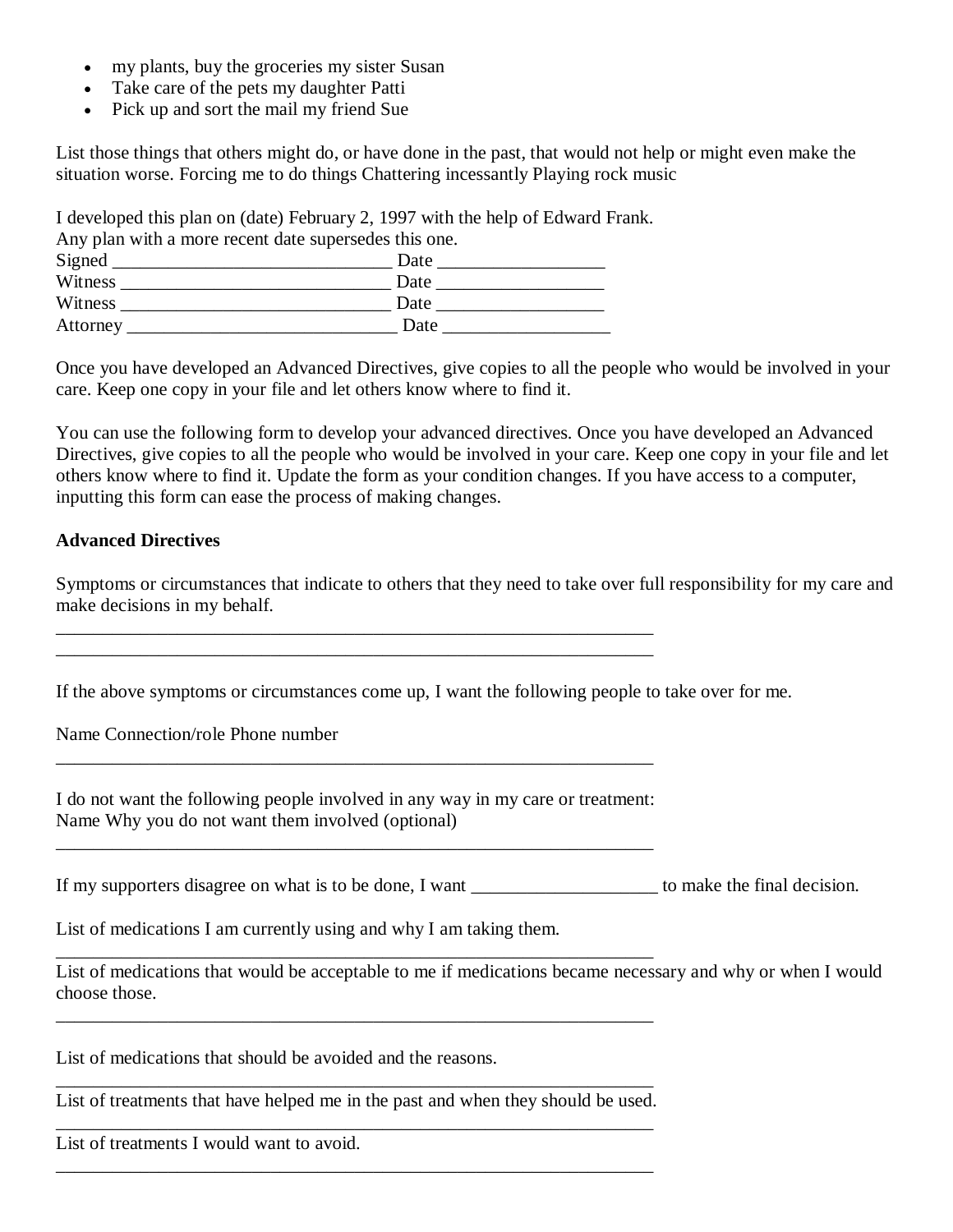Plan so that I can stay at home or in the community and still get the care I need. \_\_\_\_\_\_\_\_\_\_\_\_\_\_\_\_\_\_\_\_\_\_\_\_\_\_\_\_\_\_\_\_\_\_\_\_\_\_\_\_\_\_\_\_\_\_\_\_\_\_\_\_\_\_\_\_\_\_\_\_\_\_\_\_

\_\_\_\_\_\_\_\_\_\_\_\_\_\_\_\_\_\_\_\_\_\_\_\_\_\_\_\_\_\_\_\_\_\_\_\_\_\_\_\_\_\_\_\_\_\_\_\_\_\_\_\_\_\_\_\_\_\_\_\_\_\_\_\_ \_\_\_\_\_\_\_\_\_\_\_\_\_\_\_\_\_\_\_\_\_\_\_\_\_\_\_\_\_\_\_\_\_\_\_\_\_\_\_\_\_\_\_\_\_\_\_\_\_\_\_\_\_\_\_\_\_\_\_\_\_\_\_\_

\_\_\_\_\_\_\_\_\_\_\_\_\_\_\_\_\_\_\_\_\_\_\_\_\_\_\_\_\_\_\_\_\_\_\_\_\_\_\_\_\_\_\_\_\_\_\_\_\_\_\_\_\_\_\_\_\_\_\_\_\_\_\_\_

\_\_\_\_\_\_\_\_\_\_\_\_\_\_\_\_\_\_\_\_\_\_\_\_\_\_\_\_\_\_\_\_\_\_\_\_\_\_\_\_\_\_\_\_\_\_\_\_\_\_\_\_\_\_\_\_\_\_\_\_\_\_\_\_

\_\_\_\_\_\_\_\_\_\_\_\_\_\_\_\_\_\_\_\_\_\_\_\_\_\_\_\_\_\_\_\_\_\_\_\_\_\_\_\_\_\_\_\_\_\_\_\_\_\_\_\_\_\_\_\_\_\_\_\_\_\_\_\_

\_\_\_\_\_\_\_\_\_\_\_\_\_\_\_\_\_\_\_\_\_\_\_\_\_\_\_\_\_\_\_\_\_\_\_\_\_\_\_\_\_\_\_\_\_\_\_\_\_\_\_\_\_\_\_\_\_\_\_\_\_\_\_\_

\_\_\_\_\_\_\_\_\_\_\_\_\_\_\_\_\_\_\_\_\_\_\_\_\_\_\_\_\_\_\_\_\_\_\_\_\_\_\_\_\_\_\_\_\_\_\_\_\_\_\_\_\_\_\_\_\_\_\_\_\_\_\_\_

List of treatment facilities where I prefer to be treated or hospitalized if that becomes necessary.

List of treatment facilities I want to avoid.

List of things that others can do for me that would help me feel better.

List of things I need others to do for me and who I want to do what.

What I need done Who I'd like to do it

\_\_\_\_\_\_\_\_\_\_\_\_\_\_\_\_\_\_\_\_\_\_\_\_\_\_\_\_\_\_\_\_\_\_\_\_\_\_\_\_\_\_\_\_\_\_\_\_\_\_\_\_\_\_\_\_\_\_\_\_\_\_\_\_ List of things that others might do, or have done in the past, that would not help or might even make the situation worse.

|                                                       | with the help of |  |  |
|-------------------------------------------------------|------------------|--|--|
| Any plan with a more recent date supersedes this one. |                  |  |  |
|                                                       |                  |  |  |
| Witness                                               | Date             |  |  |
|                                                       |                  |  |  |
|                                                       | Date             |  |  |

#### **Protecting Yourself from Illnesses**

Worry can be relieved by taking precautions that protect us from some chronic and acute illnesses. Some prudent guidelines that are in the best interest of all of us include:

- Wash your hands with soap before meals, after toileting and at regular intervals throughout the day.
- Take echinacea (an herbal immune system booster) before being in crowded or confined spaces
- Maintain adequate fluid intake.
- Keep life stress at a manageable level
- Limit the intake of sugar, salt and fats.
- Eat plenty of fresh fruits and vegetables.
- Take multivitamin preparations with extra vitamins E and C.
- Assess personal or genetic risk factors and take steps to minimize the susceptibility to these factors.
- For women, do monthly breasts exams and having mammograms at intervals recommended by your physician.
- For men, have regular prostate examinations.
- Wear protective clothing when in natural areas where poison ivy or oak, snake bites, insect and ticks might be a problem. Inspect your body for ticks after being outdoors. Since AIDS became a major health hazard in the early 1980's, there are health precautions that need to be taken by anyone in vulnerable position. These include:
- Avoid contact with the body fluids of others. If you work in a job where this is not possible, wear latex gloves and goggles or mask if needed.
- Avoid using intravenous needles that have been used by others.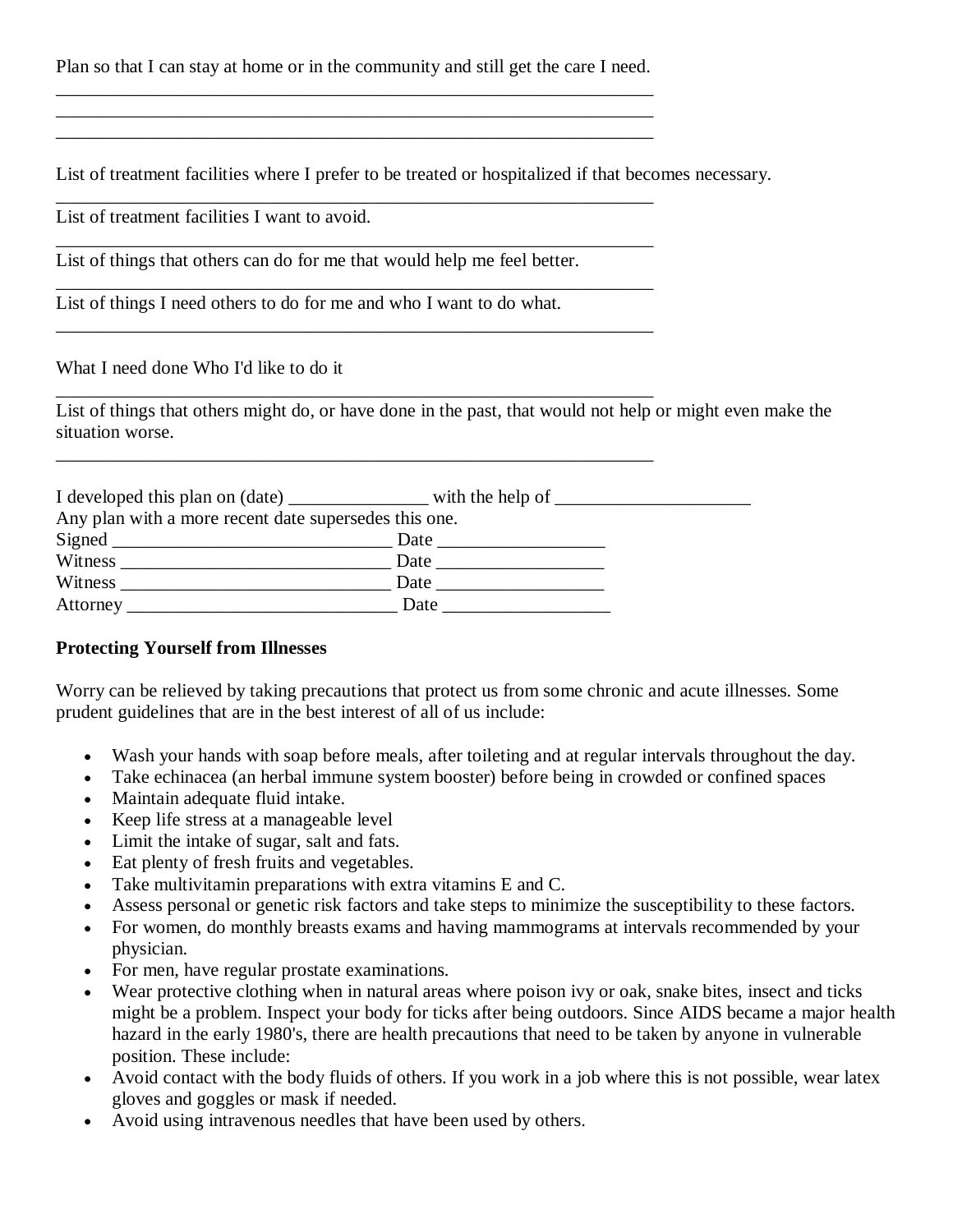• Use a condom or other barrier type protection when having sex if you are not in a monogamous relationship, or if you or your partner have had other sexual partners since testing for AIDS and other sexually transmitted diseases.

Relieve worry about AIDs by getting an AIDS test through your physician or anonymous testing by a local health agency or AIDS project. Inform others about the risks of AIDS by sharing brochures that are available through your physician or through AIDS Awareness projects! Nationwide.

## **Worries related to safety**

Worry about issues related to safety affect all of us. I worry every time I go up in a plane, when I am traveling on icy roads and when I am walking in unfamiliar neighborhoods. A friend found an interesting way to control his worry when we were driving over some icy country roads in a snow storm. He had a bag of fresh lemons with him that he was going to give as a gift to the woman we were going to see. He cut open one of the lemons and ate it on the trip (he was in the back seat). It totally diverted his attention away from the icy roads and he arrived at our destination in good spirits.

# **Community Safety**

Many women in the study said that, because they are not as strong as men, and because they are often the victims of crime, they worry about being the victim of violence. Their worry was echoed by gay men and lesbians who fear being the victims of hate crimes.

Being female forces me to worry about being alone in the woods or in parking garages, etc.

Sometimes I worry about being vulnerable to the will of someone stronger than I am, especially if I perceive bad motives.

Being female affects my feelings of being threatened for my safety (rape, mugging)

I think, as a woman, I worry more about my physical safety than men. I believe I would think a lot more about walking city streets alone at night than a man would.

Because of my sexual preference (gay man) I feel vulnerable to a hate crime.

What do people do to relieve their worries about being the victim of violence?

- $\bullet$  · avoid high risk places or go there only in the company of others with whom you feel comfortable
- · make a mental plan of what you would do to protect yourself if you were attacked
- $\bullet$  · keep a key between your fingers to gouge an attacker when you feel at risk
- carry mace or a whistle
- · walk in a self confident manner, projecting self assurance while being aware of the surroundings
- · honor your feelings -- if something feels unsafe, take precautions
- $\bullet$  · walk with a dog
- · take a class or course in self protection; learn self protection techniques
- · keep your car doors locked, whether you are in the car or not
- · check in the back seat of the car before you drive off
- · have your key in your hand ready to unlock doors when you get there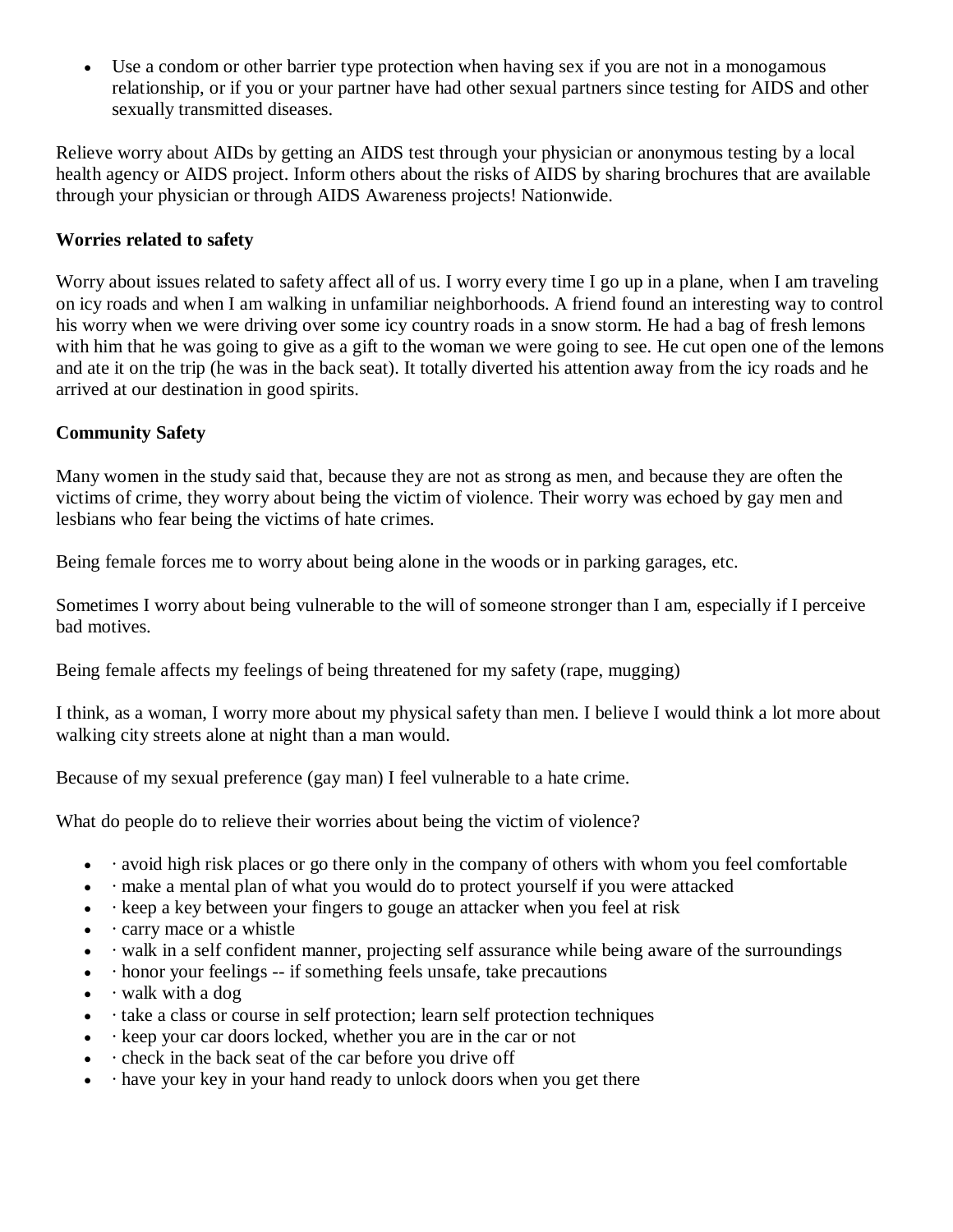One woman surveyed feels uneasy when her husband is away overnight. She worries about the possibility of intruders. She and her husband have worked together to relieve her worry by installing a high quality security system and motion sensitive lighting around the outside of their home.

Another woman said:

• Once I lived in a "bad" section of a large city and was afraid to go out at night. Living in a city I learned to walk with an attitude and purpose and energetically shield myself.

To help keep yourself safe at home:

- · have a reliable system of locks for doors and windows and, if necessary, a security system-some city dwellers feel more comfortable with strong, locked wrought iron gates
- $\bullet$  · keep the area around your home well lighted.
- · stay in close contact with neighbors and keep their phone numbers handy.
- · work with neighbors to watch for suspicious people or activities in your neighborhood.

A woman in the study said:

• I have an alarm on the house that I set at night which makes me feel very safe.

\_\_\_\_\_\_\_\_\_\_\_\_\_\_\_\_\_\_\_\_\_\_\_\_\_\_\_\_\_\_\_\_\_\_\_\_\_\_\_\_\_\_\_\_\_\_\_\_\_\_\_\_\_\_\_\_\_\_\_\_\_\_\_\_ \_\_\_\_\_\_\_\_\_\_\_\_\_\_\_\_\_\_\_\_\_\_\_\_\_\_\_\_\_\_\_\_\_\_\_\_\_\_\_\_\_\_\_\_\_\_\_\_\_\_\_\_\_\_\_\_\_\_\_\_\_\_\_\_

\_\_\_\_\_\_\_\_\_\_\_\_\_\_\_\_\_\_\_\_\_\_\_\_\_\_\_\_\_\_\_\_\_\_\_\_\_\_\_\_\_\_\_\_\_\_\_\_\_\_\_\_\_\_\_\_\_\_\_\_\_\_\_\_

\_\_\_\_\_\_\_\_\_\_\_\_\_\_\_\_\_\_\_\_\_\_\_\_\_\_\_\_\_\_\_\_\_\_\_\_\_\_\_\_\_\_\_\_\_\_\_\_\_\_\_\_\_\_\_\_\_\_\_\_\_\_\_\_

A young mother said:

• I never leave my son alone without knowing that neighbors are home. Emergency phone numbers are posted by the phone.

Another woman reported that:

• Sometimes we worry about somebody breaking in. (We live right off a public golf course.) We really don't do much. We put a broom stick in the sliding glass door. We've talked about adding more lights in the back. Also we've talked about getting a security system but I doubt we will.

Is there anything you could do or want to do to help relieve your worry about being the victim of violence or criminal activity?

## **Preventing Accidents or Injury In The Home**

There are many simple, common sense precautions which may ease our worry about safety by giving us some "handles" -- actions to address the underlying concern:

- having someone around when involved in a dangerous activity like cleaning the chimneys or breaking ice off the roof
- keeping walking areas and stairs cleared
- closing drawers when not in use
- keeping cleaning supplies stored out of reach of children
- turning pot handles on the stove inward so the pot can't be knocked off the stove